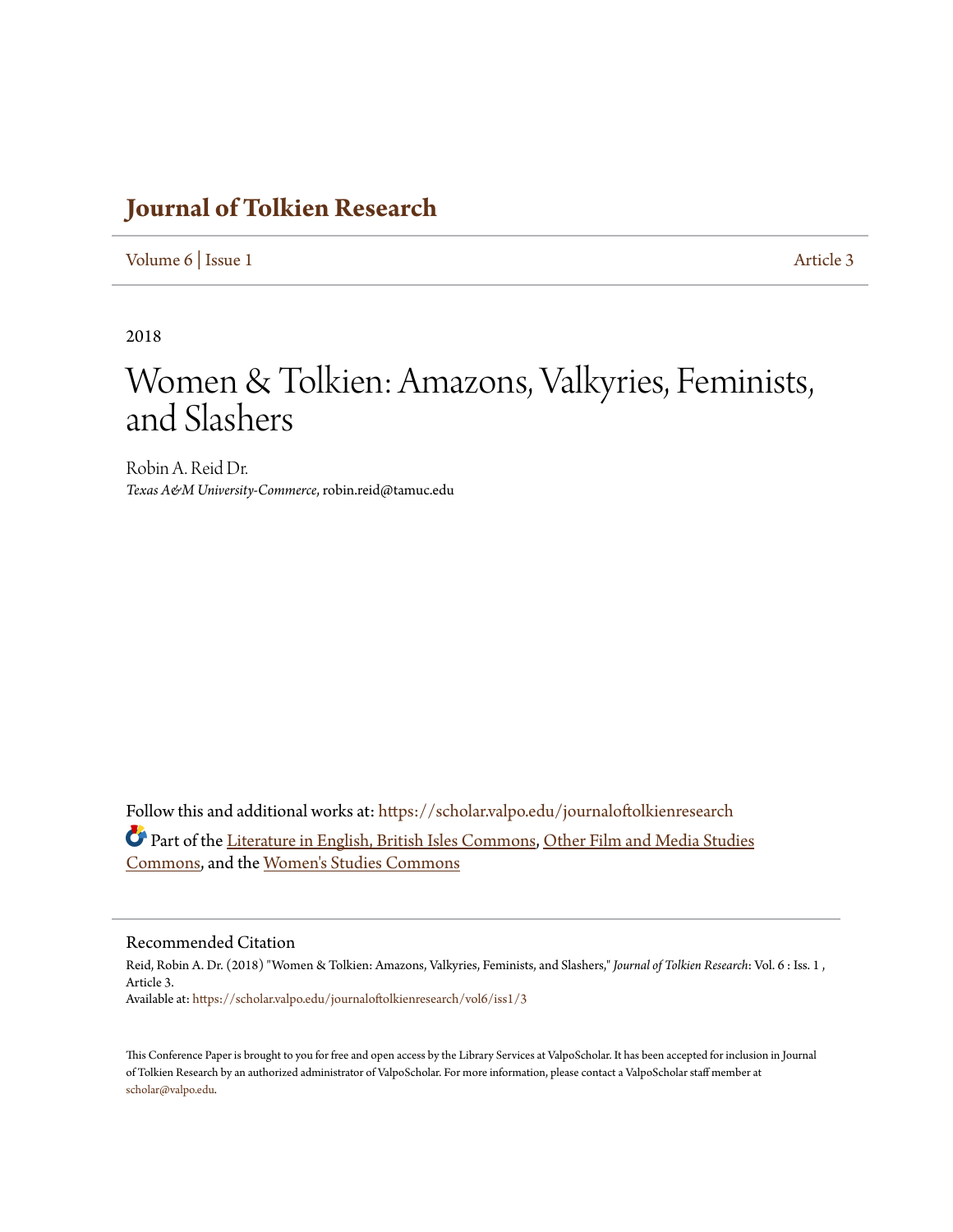*Women & Tolkien: Amazons, Valkyries, Feminists, and Slashers* Robin Anne Reid Robin.Reid@tamuc.edu

This is a lightly edited version of the paper I presented at the 2012 International Congress of Medieval Studies at Kalamazoo that includes the full data from the pilot survey.

This project began last year at Kalamazoo at one of the sessions when Chris Vaccaro made an observation about how, despite the ongoing perception that Tolkien did not write women/only wrote about men/was sexist himself/wrote a sexist or at least exclusionary text that girls/women would never love, that there seemed to be so many women writing about Tolkien. I am not sure that he specified what sort of work women were writing, but I know from my own experience and reading that many women academics (including but not limited to medievalists) have been writing about Tolkien's work for decades; that, as covered in Karen Haber's *Meditations on Middle Earth*, seven women, including some of the best known fantasy authors working today, discussed the influence that Tolkien's work had on their decision to begin writing fantasy; and finally, that many women became fans of Tolkien's work and created a wide range of transformative works. I am also firmly convinced that the live-action films by Peter Jackson only increased the female readership, scholarship, and fanac, but that's not the subject of this paper!

I first became a fan of Tolkien's work in 1965, when I read *The Lord of the Rings* on summer vacation (I had not enjoyed *The Hobbit* which I'd read a few years earlier). I grew up in a small town in northern Idaho where, throughout my life, before escaping in 1976, I was often asked the question that many women sff fans have lived with: why do women so enjoy Tolkien's work (OR any other work of sff), given the relatively minor narrative roles women play? I had hoped that things had changed in the past few years, since the 1970s at least, with the growing number of women authors working in sff; however, it seems that for some, at least, nothing has changed, as the examples of gendered commentary on fantasy texts in the media of television and film show.

Gina Belafonte, writing on *Game of Thrones* claimed that:

The true perversion, though, is the sense you get that all of this illicitness has been tossed in as a little something for the ladies, out of a justifiable fear, perhaps, that no woman alive would watch otherwise. While I do not doubt that there are women in the world who read books like Mr. Martin's, I can honestly say that I have never met a single woman who has stood up in indignation at her book club and refused to read the latest from Lorrie Moore unless everyone agreed to "The Hobbit" first. "Game of Thrones" is boy fiction patronizingly turned out to reach the population's other half. (para 6)

The Moviefone Staff, after the internet fell on their heads, changed their "Girl's Guide to the Avengers" to "One Girl's Guide" and added an Editor's note:

[Editor's Note: As you can see, we've gotten a lot of heat for this article. It was meant to be a satirical piece, and obviously, it did not come across that way. There are plenty of female superhero fans, and our intent was not to make them feel marginalized. We've changed the headline to reflect the focus as we originally intended it (but did not communicate as well): One woman's perspective on the Avengers]

1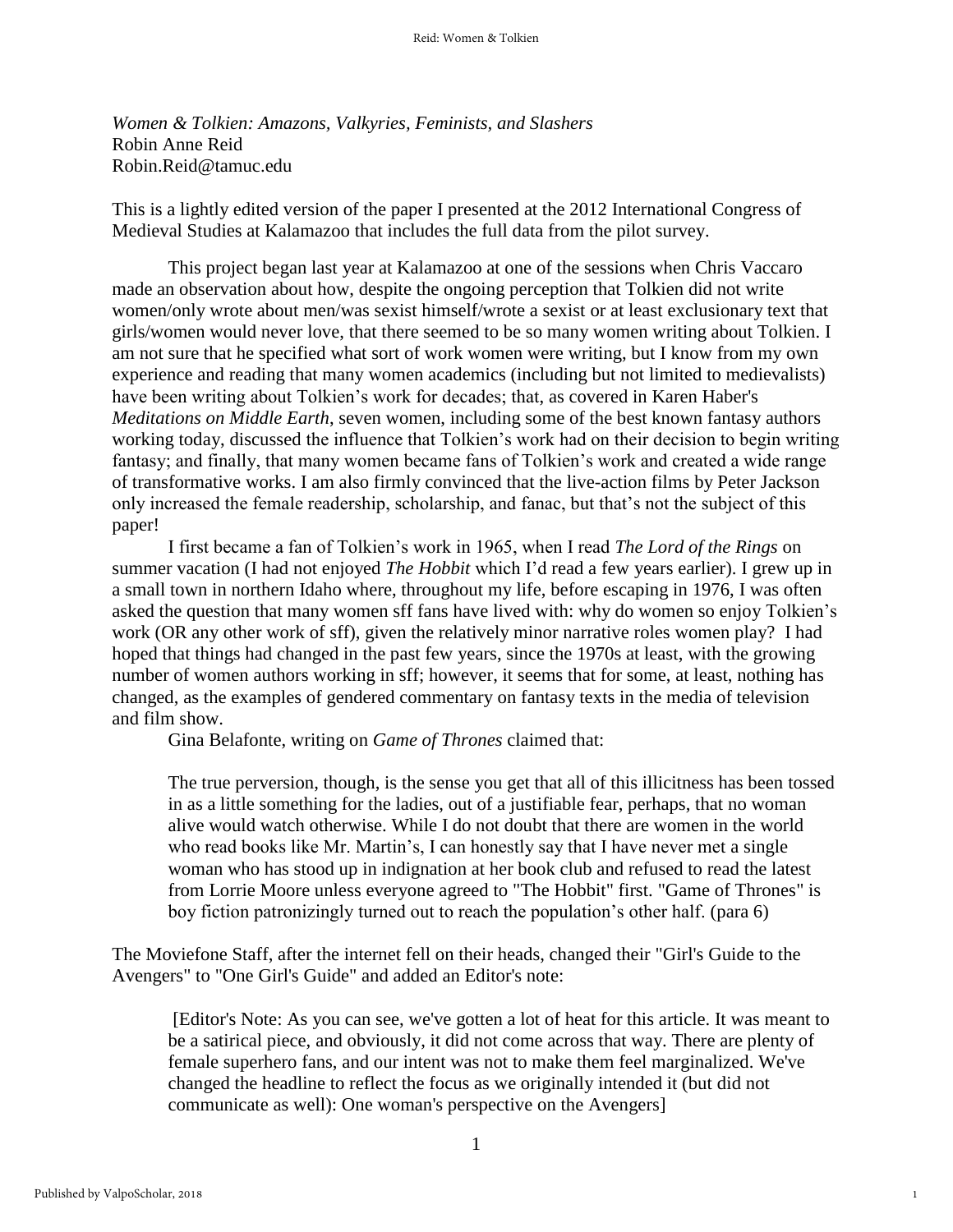As your boyfriend probably told you, "The Avengers" is hitting theaters this Friday. And you, dutiful girlfriend, are attending. But you hate action movies and you've never even read a comic book. (Of course, that's not a slight against the girls who actually do read comic books -- i.e. real fans, actual people with varied interests -- but for this, let's just go with the stock view of ladies, ladies!)

Still, there's no need to fret. Beyond the fact that Joss Whedon's action film is Awesome (note the capital A), we've created a streamlined girl's guide to ward off any confusion or mid-movie what's-going-on whisperings.

Including cocktail introductions a la "Bridget Jones's Diary" and boyfriend impressing tidbits, below is everything you need to know about "The Avengers."

The staff also helpfully includes "one girl's" suggestions on what NOT to say, and what TO say:

#### What NOT to say:

"Do you think Scarlett Johansson is pretty? "Oh, so it's like the 'New Years Eve' of superhero movies? "Who could concentrate on the story with all those biceps?" "Boys are so weird."

#### What to say:

"Thank GOD someone did the Hulk correctly." "I can't wait for 'Thor 2.'" "Joss Whedon is the man." "Yeah, you're definitely Iron Man. If he were buffer."

As the Moviefone staff discovered, women on the internet are quite hap to challenge the sexism. One of the better responses to that sort of nonsense came from *The Discriminating Fangirl*:

<http://www.thediscriminatingfangirl.com/2012/05/02/moviefones-girls-guide-to-the-avengers/>

Here, I'll put it in big letters so anyone still holding onto that dumbass, outdated, sexist notion will understand it better:

## WOMEN LIKE ALL KINDS OF THINGS.

There's not a contract that we sign at birth stating that we can only like stuff with glitter and princesses and romance. Guess what? We DO like stuff with glitter and princesses and romance, and we also like stuff with badass superheroes, aliens, and ass-kicking. So stop writing about genre films as if women haven't the faintest clue that superheroes exist, and they need a cutesy little nudge in the right direction so they can please their boyfriends. Stop perpetuating the misogynistic stereotype, okay?

## EDITED TO ADD:

If you haven't been reading TDF, you might not know that I'm a big fan of both superhero genre stuff AND romance genre stuff. Those two interests are not mutually exclusive, as you probably already know if you're reading this post. So really, I found that article doubly offensive. I don't like being talked down to. It makes me angry, and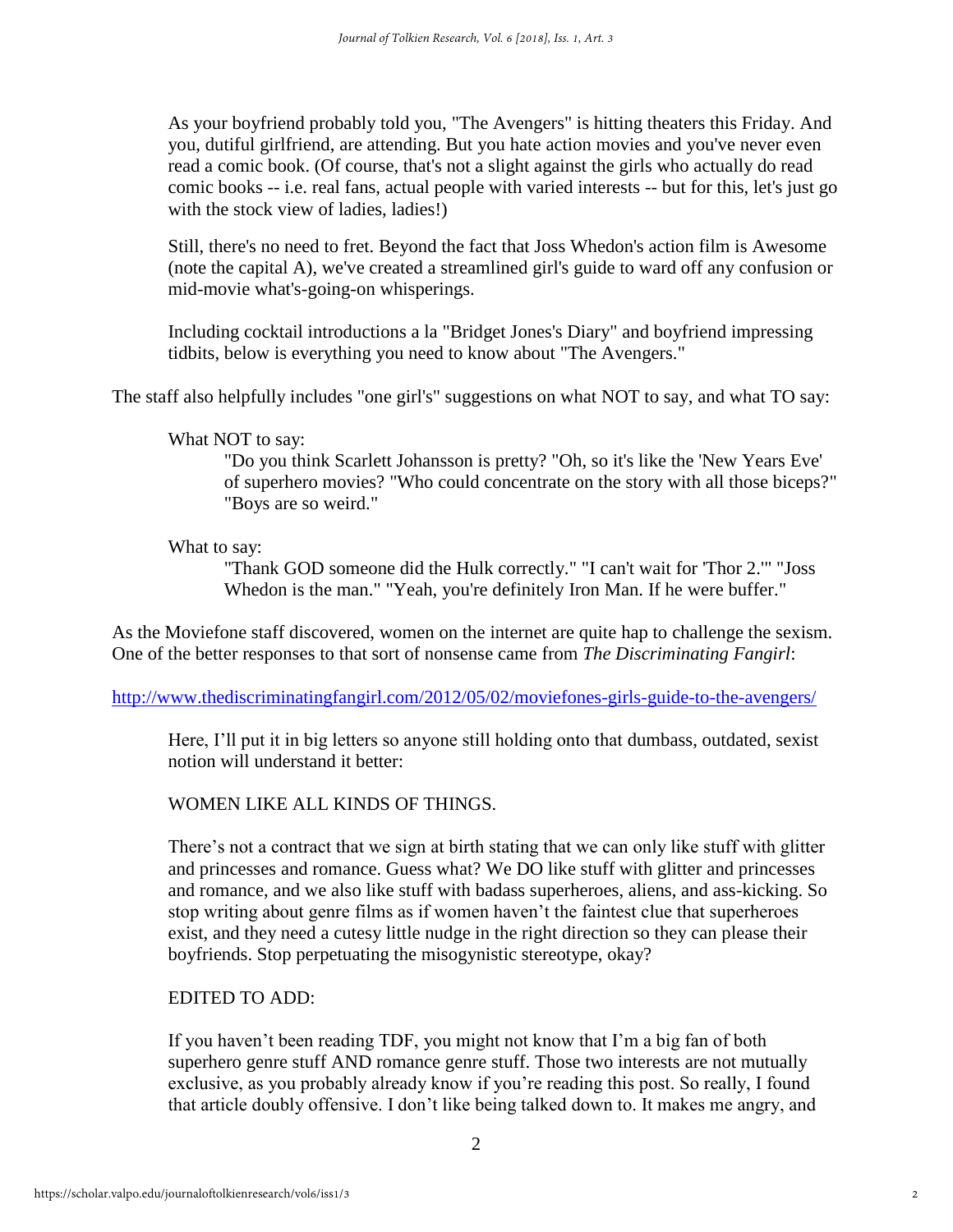this makes me angry on many levels: as a comic book fan, as someone who likes "girly" things, and as a woman who is sick and tired of being talked down to as a woman. So, yeah.

This paper is part of a larger project that will be a reception study on Tolkien's work. What I've done so far: I put together a short set of open-ended questions which I circulated via academic listservs and social networking sites that asked women who self identify as readers or fans of Tolkien's work and/or teachers who have taught Tolkien's work, and/or scholars who have published on Tolkien's work to talk about their experiences reading Tolkien and their reasons for enjoying his work. By "women," I meant anybody who identifies as a woman. By "Tolkien's work," I meant any of his published novels, stories, poems, or academic essays. The purpose was to be as open as possible, generating material that can be studied and used to develop an instrument that will be used in a larger study.

I did not collect any personal or identifying information on this short survey, nor am I attempting to make any correlations or connections between people's identity or social group and their enjoyment of Tolkien's work in this study. However, I did submit a protocol for it to my university's Institutional Review Board (which reviews scholarship involving Human Subjects); it was deemed exempt from full board review by the Chair (information on that process is posted on the Dreamwidth Community I set up for this project:

#### <http://women-and-tolkien.dreamwidth.org/profile>

Today, I will be discussing the results of the survey. Participants were given the choice of replying anonymously or using a pseudonym of their choice or providing their legal name (or any variant of it) on the Dreamwidth site set up in connection with this project. Some also replied to me via email (the break between the email users who responded to appeals sent out via listservs and the social network fans is worthy of further study), but I am stripping all names from the responses. I received a total of 32 responses.

## **1. What are your favorite works by Tolkien?**

I was pleasantly surprised by the range of works cited by the respondents many of whom cited multiple favorites (thus 92 works total, for only 32 respondents). Some of the responses were very specific (LOTR, HOBBIT); others more inclusive ("All"), and there was a good range of material—including his art and his OED entries, and his Elvish dictionaries, not to mention his poetry and his translations. In the future work, I'll probably try to get a comprehensive list of everything that's published, with a way to rank the level of favorites if people wish.

#### **2. What do you most like about your favorite works by Tolkien?**

The list is arranged alphabetically, with as much care taken as I could to preserve the uniqueness of the responses: it's incredibly rich and detailed (and in future, I'll have to have a way to link the favorite elements to the specific works!), and shows a huge range of elements that the women who love Tolkien's work love—beyond the presence or absence of female characters. I also suspect that many of these are elements that people who enjoy fantasy and speculative fiction enjoy—that is, they love them in Tolkien, and, for many (me at least), while his work may have been introductory or the best example of such elements, the elements in his work may have shaped our enjoyment of other works as well.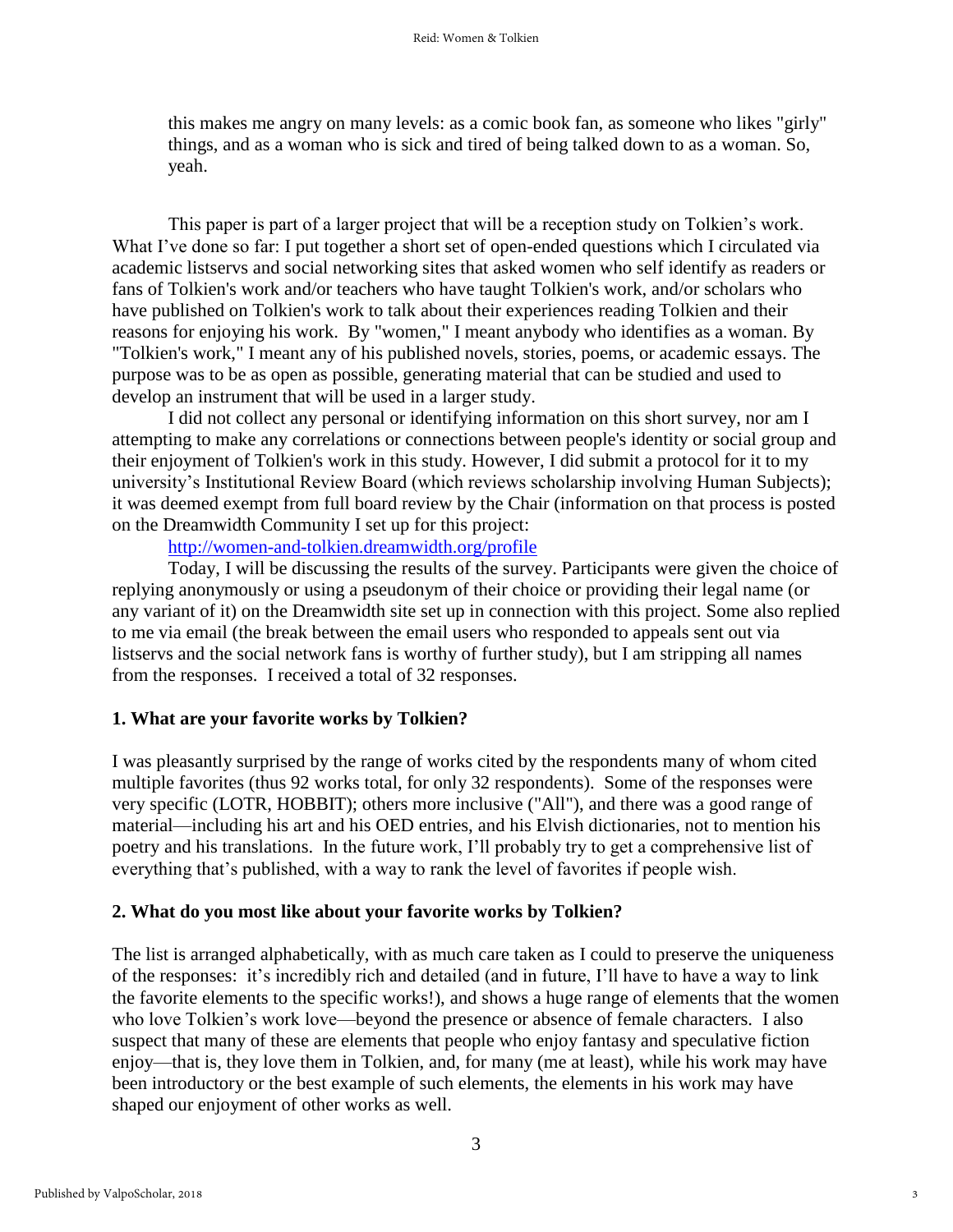## **3. What was the first work by Tolkien that you read?**

As John Rateliff said yesterday, *The Hobbit* is the entry way, 20 identified *The Hobbit* as the first Tolkien they read, 2 LOTR, and 1 FOTR (one person noted she first read in a bad French translation, which of course emphasizes the need for an international and multi-lingual perspective in the survey—what languages readers have read Tolkien in!). Only one identified reading the books after Jackson's film; another mentioned loving a play adaptation of *The Hobbit*  at an early age, and reading the works later.

## **4. Do you re-read his work?**

The vast majority of the respondents said yes—often with much descriptive details (very specific about what part or parts they re-read, and how often, and when). Only one had not, but she phrased her answer affirmatively: she plans to, just hasn't had the time.

## **5. How many years have you been reading Tolkien?**

The answers here range from 3 to 59—the question of what correlation between length of reading, which relates in part to age/generation (a number of people identified how old they were when they first read Tolkien, or when Tolkien was read to them), and some of the issues raised in the questions.

## **6. Have you ever written about Tolkien's work: As a fan? As a published author? As an Academic scholar?**

Most respondents reported writing about Tolkien's work in every medium (college courses to Facebook), with a number of the academics also identifying as fans (multiply counted).

## **7. Do you talk about Tolkien's work(s) with other women?**

The majority answered affirmatively, with a number of details about the women they talk with (family, friends, online fandom, friends at school, etc.). A few identified men and women both i.e. no sense of exclusivity (this sort of question in future might ask whether the respondent talks more with women than with men, and in what settings!). The last two are quite fascinating reporting problems trying, but not finding much acceptance from the women they talk to about it.

## **8. Do you recommend Tolkien's work to other women?**

These range from enthusiastic and absolute affirmatives – to more limited and qualified recommendations, especially around the question of whether or not to recommend to women given some concerns about the work's limitations about women characters. The more limited responses open up some fascinating issues about possible resistant readers, the changing responses of readers over time, the changing landscapes of fantasy and other sf fictions today (which offer a much wider range of works than was the case in 1965 when I first read LOTR and as Edith Crowe astutely noted in her work on the feminist values in Tolkien's work). In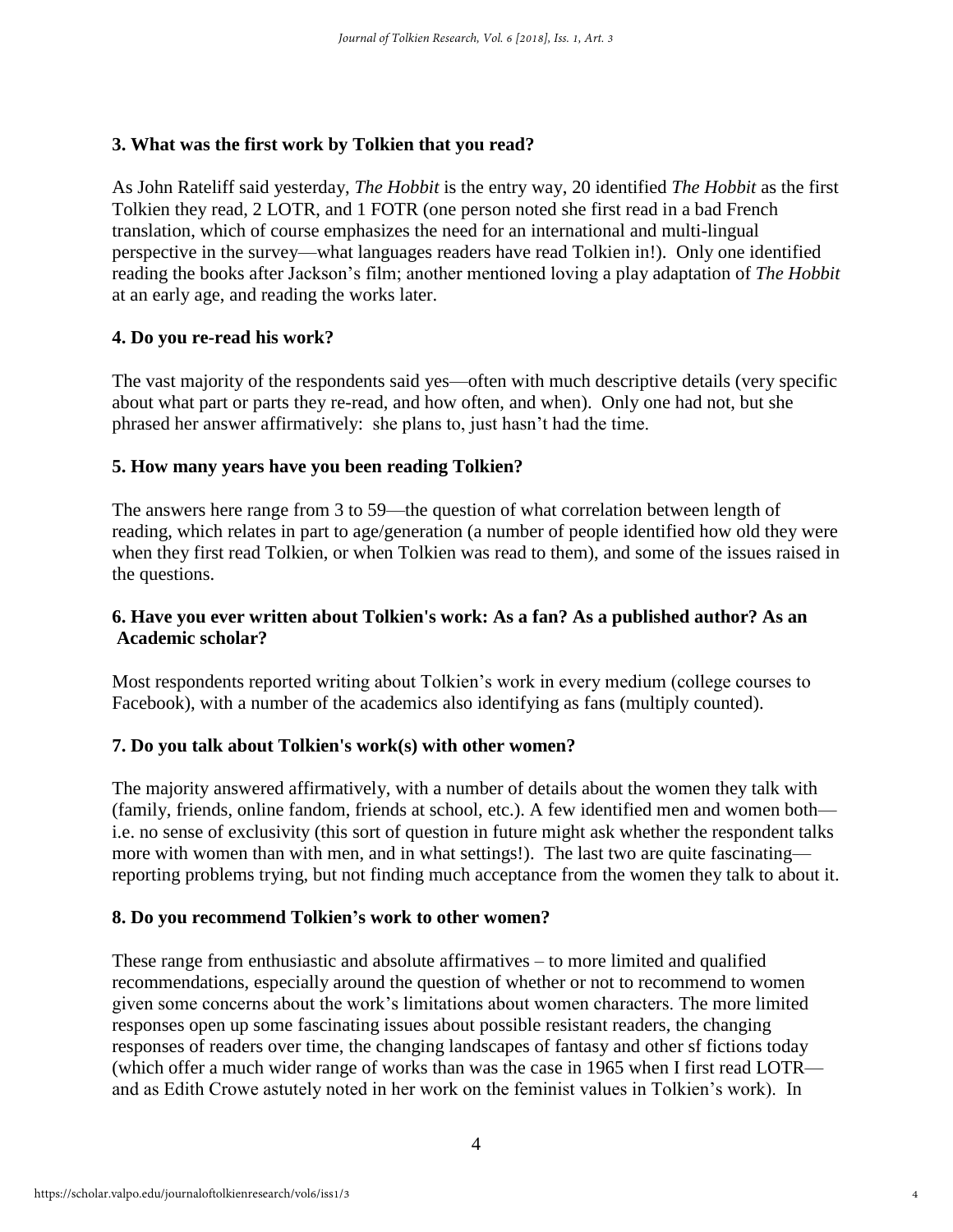conclusion: this preliminary survey gave me a wealth of information to work with in developing the next stage.

Works Cited

- Bellafante, Gina. "A Fantasy World of Strange Feuding Kingdoms." *New York Times.* April 14, 2011. http://tv.nytimes.com/2011/04/15/arts/television/game-of-thrones-begins-sundayon-hbo-review.html.
- The Discriminating Fangirl. "Moviefones Girls Guide To The Avengers." *The Discriminating Fangirl*. May 3, 3023.
- Crowe, Edith L. "Power in Arda: Sources, Uses and Misuses." *Mythlore*, vol. 21, no. 2 (#80), 1996, pp. 272-77.
- "Haber, Karen. *Meditations on Middle-earth: New Writings on the Worlds of J. R. R. Tolkien*. St. Martin's Press, 2001.
- Moviefone Staff. "One Girl's Guide to 'The Avengers': What You Need To Know If You Know Nothing. *Moviefone*. May 1, 2012. https://www.moviefone.com/2012/05/01/girls-guideto-the-avengers/.
- Tolkien, J. R. R*. The Hobbit or There and Back Again*. Ballantine Books, 1982. \_\_\_. *The Lord of the Rings*. Houghton Mifflin, 2004.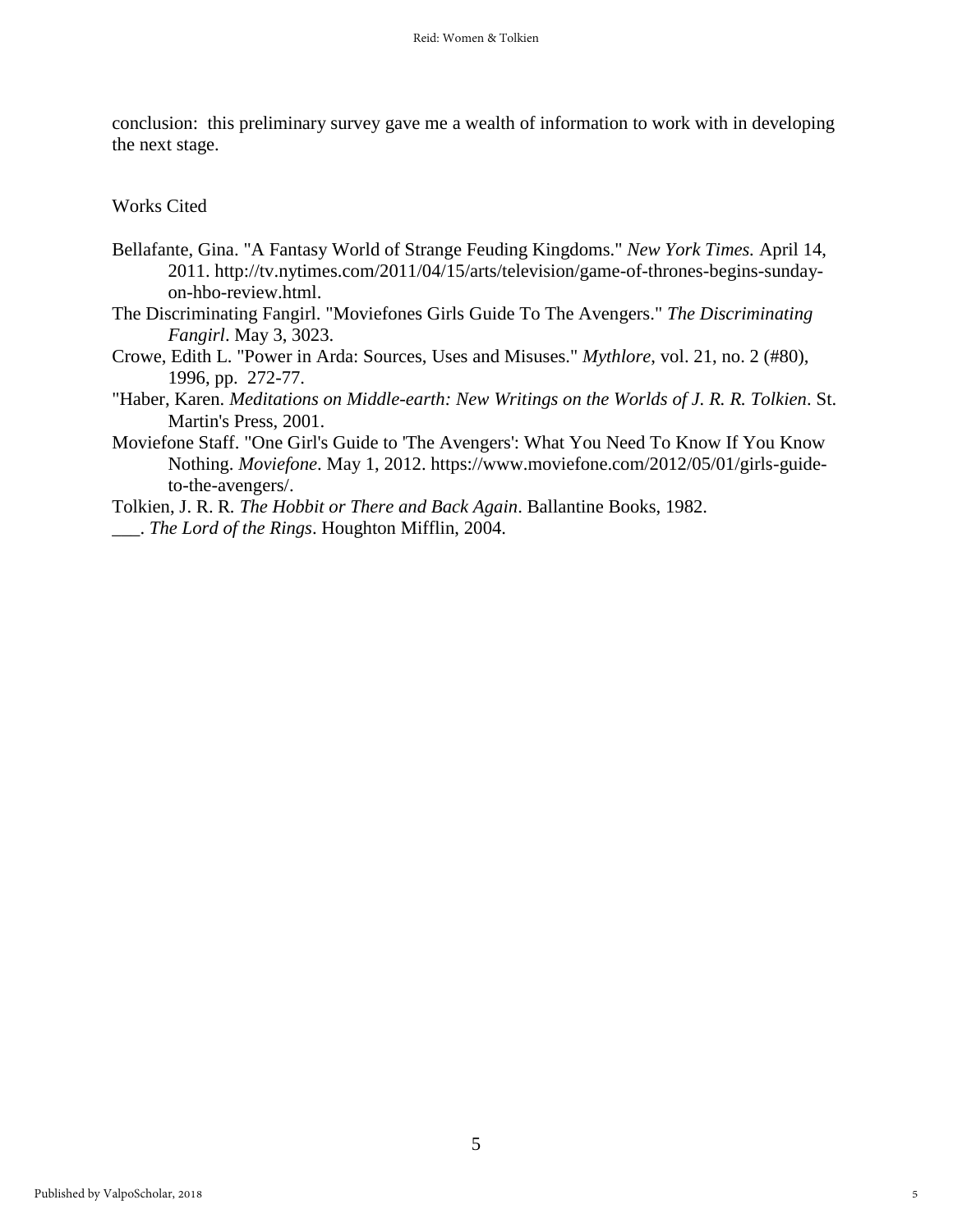## **APPENDIX A:WOMEN AND TOLKIEN SURVEY RESULTS**

The results are organized by question with some compilation of the data followed by the text of all answers.

## **1. WHAT ARE YOUR FAVORITE WORKS BY TOLKIEN?**

| <b>LOTR</b>            | 28                                                                                  |
|------------------------|-------------------------------------------------------------------------------------|
| <b>HOB</b>             | 14                                                                                  |
| <b>SILM</b>            | 8                                                                                   |
| Tree Leaf              | $\overline{4}$                                                                      |
| Fairy St               | $\overline{4}$                                                                      |
| <b>Beow</b>            | $\overline{4}$                                                                      |
| Niggle                 | $\overline{4}$                                                                      |
| Rover                  |                                                                                     |
| Mythopoeia             | $\frac{1}{2}$ $\frac{2}{2}$ $\frac{2}{2}$ $\frac{2}{2}$ $\frac{2}{2}$ $\frac{2}{2}$ |
| <b>Lost Tales</b>      |                                                                                     |
| Homecom Beo            |                                                                                     |
| Smith                  |                                                                                     |
| <b>Father Chr Ltrs</b> |                                                                                     |
| Poems                  |                                                                                     |
| Translations           |                                                                                     |
| <b>HoME</b>            | $\overline{1}$                                                                      |
| Art                    | $\mathbf{1}$                                                                        |
| All                    | $\mathbf{1}$                                                                        |
| Lay of Bel             | $\mathbf{1}$                                                                        |
| Essays                 | $\mathbf{1}$                                                                        |
| Songs                  | $\mathbf{1}$                                                                        |
| <b>OED</b>             | $\mathbf{1}$                                                                        |
| Elvish dict            | $\mathbf{1}$                                                                        |
| Ch of Hurin            | $\mathbf{1}$                                                                        |
| Total                  | 92                                                                                  |

- 1. LOTR and The Silmarillion
- 2. I hope I'm allowed to say, every word, fiction, poetry, and essays. I can recite "Mythopoeia." If I have to name two favorites: "The Lord of the Rings" and "Leaf by Niggle."
- 3. The Lord of the Rings Trilogy and The Silmarillion.
- 4. The Lord of the Rings, "The Fall of Gondolin" in Book of Lost Tales 2, Roverandom
- 5. Actually, it's his little book of Christmas letters to his children. http://www.amazon.ca/Letters-Father-Christmas-J-Tolkien/dp/0618512659/ref=sr\_1\_1?ie=UTF8&qid=1332196535&sr=8-1
- 6. Leaf by Niggle, Smith of Wooton Major, The Lord of the Rings, The Ainulindale...Actually, thinking about it (I've never tried to work out 'favorites' among his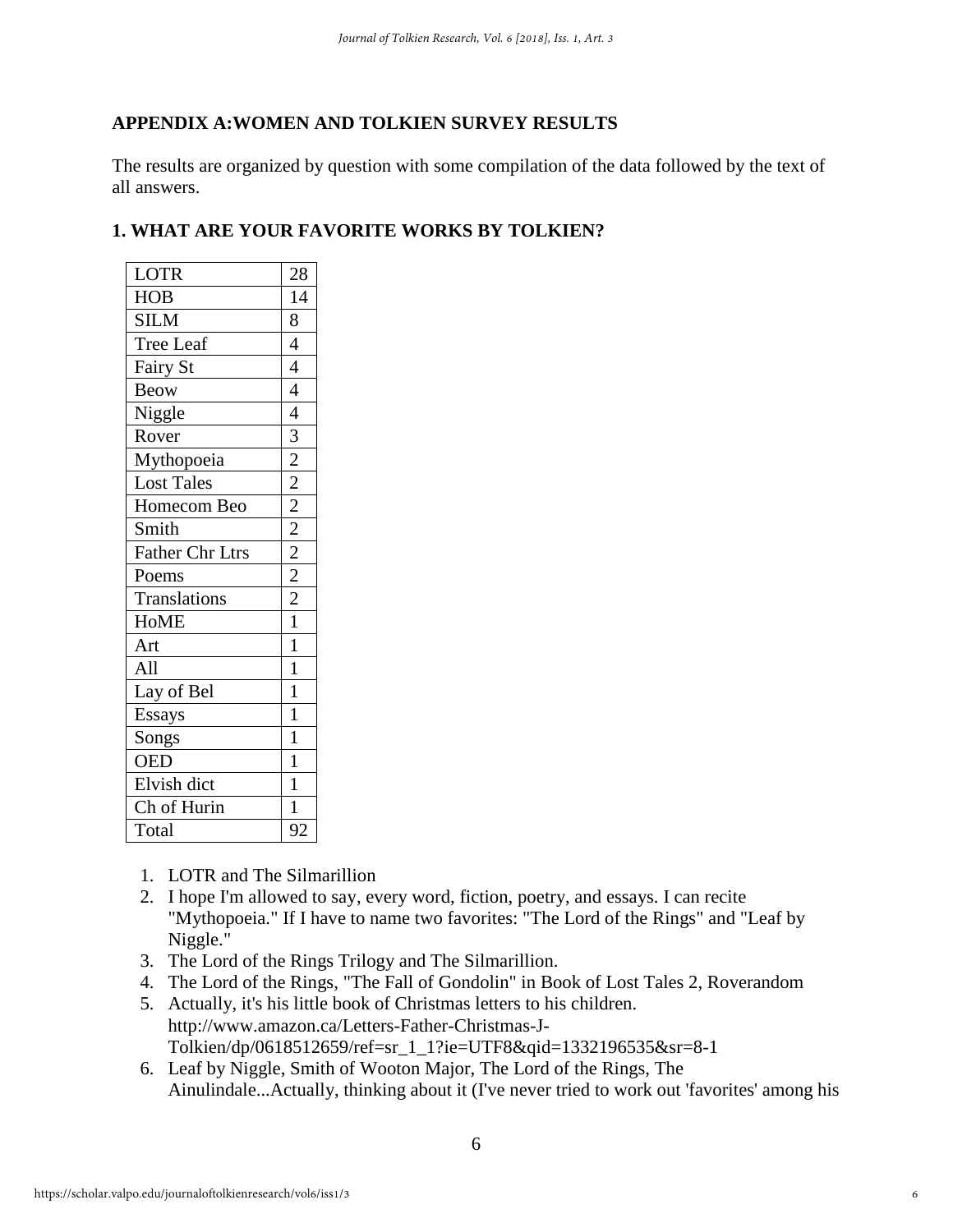works) I have to settle on the Poetry, and from a different standpoint, the Dictionaries (both Elvish and the OED).

- 7. His translations of Sir Gawain and the Green Knight and 'Sir Orfeo'; 'Beowulf: The Monsters and the Critics'; 'Smith of Wootton Major'; The Hobbit; The Lord of the Rings.
- 8. The Lord of the Rings. I like The Hobbit but not as much.
- 9. My favourite works include The Hobbit, The Lord of the Rings, and The Silmarillion.
- 10. My favourite is LotR, which I consider to be one work.
- 11. The History of Middle Earth--does that count? I am fascinated by the early drafts of LOTR more so than LOTR itself.
- 12. The Silmarillion, The Hobbit, Lord of the Rings, and Smith of Wooton Major
- 13. I love the Lord of the Rings, but my favorite of Tolkien's works remains his amazing essay "On Fairy Stories."
- 14. Tree and Leaf, The Hobbit, Lord of the Rings
- 15. LOTR
- 16. The Hobbit
- 17. I particularly love The Lord of the Rings, On Fairy Stories, Beowulf: The Monsters and the Critics, and his translation of Sir Gawain and the Green Knight,
- 18. The Lord of the Rings. I'm a sucker for the unique patterns of access and sympathy created by the novel, finding that format much more engaging than - well, than anything: epic poetry, sequential art, visual media, anything. Much of Tolkien's ouvre (he'd hate me for that French, but whatever) falls outside of the novel, strictly speaking. The Silmarillion is a history, The Hobbit strongly inflected by oral and mythographical traditions - I like it much better when it's being read aloud. But for just reading, alone, internally, quietly, The Lord of the Rings is IT.
- 19. The Hobbit, LOTR
- 20. The Hobbit" and "The Lord of the Rings" trilogy and" Roverandom"
- 21. The Lord of the Rings is my all-time favorite, but I find myself returning to The Homecoming and Smith of Wootton Major fairly often as well.
- 22. Hobbit and Lord of the Rings, also essay On Fairy Tales
- 23. *LOTR*, *The Hobbit*, some of the poems
- 24. My favorite works are The Hobbit and The Lord of the Rings. Typical, I know.
- 25. LOTR, Hobbit, On Fairy-Stories, Leaf by Niggle, Silmarillion, Roverandom
- 26. LOTR, Hobbit, Lost Tales, Father Christmas letters, Artwork, songs.
- 27. On Fairy-Stories" and "Leaf by Niggle" or "Tree and Leaf", "Mythopoeia," *The Lord of the Rings*
- 28. *The LOTR*; *The Homecoming of Beorhtnoth, Beorhthelm's Son*; and *Beowulf: The Monsters and the Critics*
- 29. *The Lord of the Rings* and the critical essays.
- 30. The Lord of the Rings, The Hobbit, The Smith of Wooton Major
- 31. The Silmarillion. LOTR
- 32. In this order:
	- i) The Hobbit & The Lord of the Rings
	- ii) Beowulf: The Monsters and the Critics & On Fairy Stories
	- iii) The Lays of Beleriand (the actual poems) & The Silmarillion
	- iv) The Children of Hurin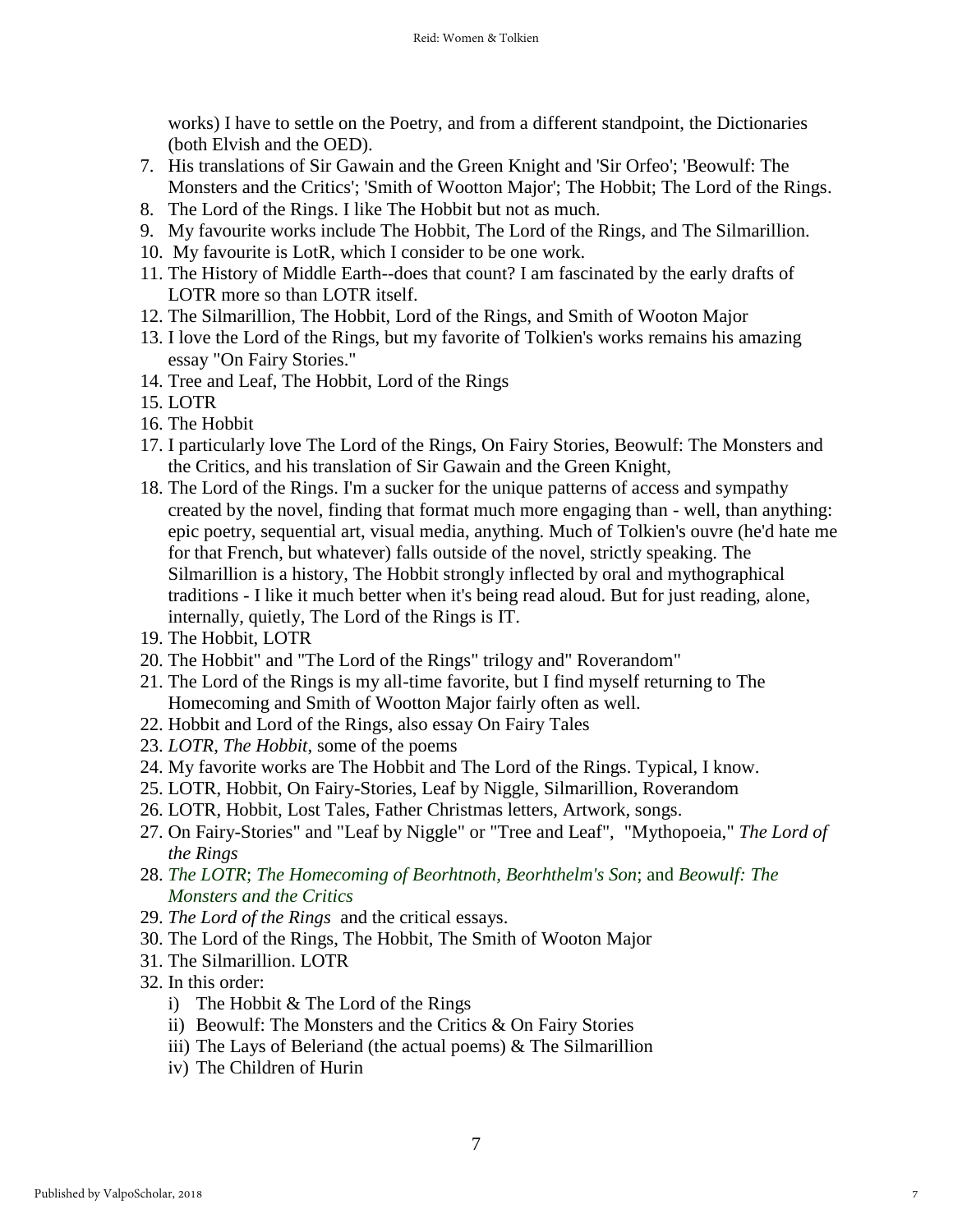## **2. WHAT DO YOU MOST LIKE ABOUT YOUR FAVORITE WORKS BY TOLKIEN?**

adventures 5 Aesthetic theory (Tree Leaf, Myth) air of antiquity archetypes attention to traditions (creative) attention to traditions (schol) big battles Bilbo characters 4 characters (complex, realistic) characters (fully realized) 2 characters (ordinary) characters (spectacular) characters (strong, male & female) created languages created world dark moments and the light (Elvish) depth (essays) depth (LOTR) 3 description details 2 different types of beings (races) dwarves ease of reading elves epic journeys Fairy stories (subcreation) Fairy stories influence on fant. Lit fan community (increased love of original) films (increased love of original) fun 2 grandeur Hobbits in groups ideal human interactions humor humor illustrations imagery 4 imagination 6 imagined history 5 impact of scholarship (Beow) impact of translations intensity of war bet. Good and evil language 3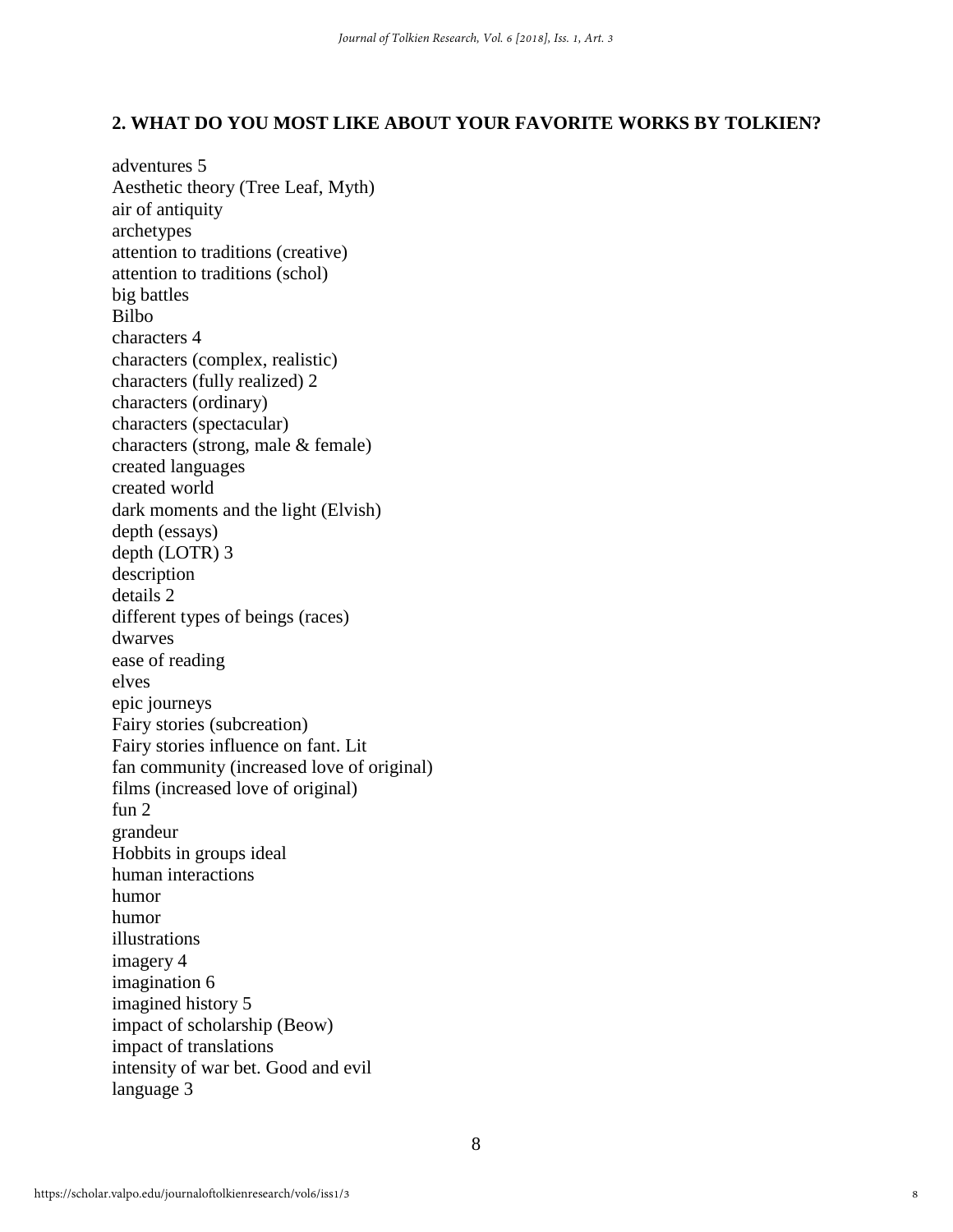language (antique words) language (rhetoric of fairy) layers 2 long traveling thru fantastic lands love Love (soul) of Frodo and Sam love for Anglo Saxon poetry love for European epic literature love for Norse epic literature magic mastery of form and function Mature Romanticism (Barfield) medieval influences medievalism (expertise) meditations (alterity) meditations (morality) meditations (time) message multi-character plots myth 5 Narrator (Hobbit) Niggle (autobiographical tone) Norse/European warrior cultures poems (clever) poems (creepy) poems (profound) quirky relief respect between different races runes setting (stunning) story within story suspense 2 the horsemen of Rohan themes 3 thrill of scary moments (Moria) tragedy translates well into other lang universe wit worldbuilding 3 worldbuilding (robust) 2 writing style 4

1. The medievalism that is not spoiled by errors of ignorance

9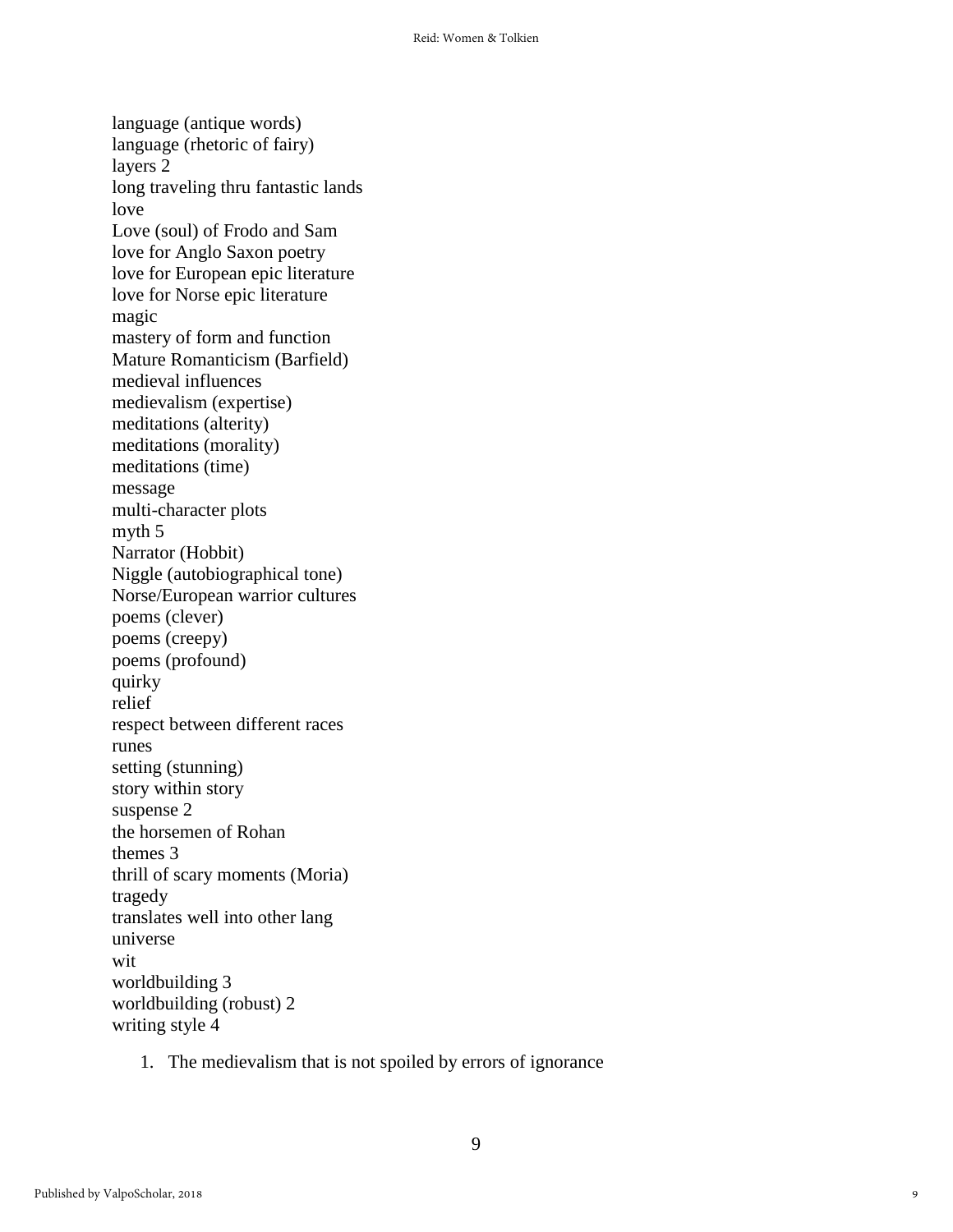- 2. One word: imagery. He showed plenty by telling ("Show don't tell" is my pet hate, and Tolkien is the name I summon up most often when arguing a case for Show Through Telling).
- 3. I like the Lord of the Rings trilogy because it is, in my opinion, Tolkien's fictional masterwork. The characters are his most fully realised, and the writing his most evocative and the themes the most complex and multi-layered. The Silmarillion I like because it is the most intricate example of a writer publishing the background of his or her fictional universe that I am aware of - it is history that never happened, and most satisfying history at that.
- 4. The deeply felt and artful use of language and description to evoke emotion, the worldbuilding, the myth and mythmaking, archetypes that tickle my fancy. These works just "click," whether because I've been reading them since I was a child, so that I'm primed to respond to Tolkien like someone does a favorite cuisine, or because my own philology-and-mythology inclinations cause me to enjoy Tolkien's brand of fantasy.
- 5. It's funny, quirky, sweet and full of love. Beautiful illustrations. It also translates well into other languages, something one cannot say about the LOTR and related works.
- 6. The quality of the language: evocative, imaginative, resonant and memorable. Also the sense of connectedness with myth and mundanity, the Now and the Then.
- 7. In his academic work, his unique outlook on Beowulf, and the impact his work. His work as a translator was painstaking. As the creator of a 'secondary world' (as he would have put it), his imagination was amazing.
- 8. I love the journey of imagination: the magic, the elves and dwarves, the runes, the long traveling through fantastic lands. The Hobbit and The Lord of the Rings were nearly my first experience of this kind of story and so they are close to my heart, and I love them even though they have so many ideas and suggestions I now disagree with and dislike.
- 9. I love epic journeys--especially ones with big battles. I also like the fact that the characters are strong, both male and female. There's nothing wussy about the men or faint-hearted about the women.
- 10. Initially, I became a fan of the book when reading it at age 13. I loved immersing myself in the universe, the suspense and thrill of the scary moments (Moria!). Then I fell in love with the Peter Jackson adaptations and the fan community that developed around them, and got to meet many amazing people and make genuine friends who are still with me to this day. This in turn made my love for the original material even greater. I loved the sense of community within the cast and crew, as shown in the Appendixes, and the sense of community in my fandom. I loved the level of detail and the creativity that went into making the movies, and the creativity that went into the fanworks my fellow fans created. This experience is now what I remember most fondly about the work.
- 11. The created worlds and languages; the sense that it's a "history" from some place else. And this is because of hobbits. Hobbits are, for me, the string that tethers my love and attention to Middle Earth. Not necessarily in and of themselves - I can find solitary Bilbo, for one thing, rather frustrating. No, it's hobbits in groups - or better yet, hobbits interacting with non-hobbits - that draws me. I find in hobbits an articulation of several important things. For one, they're the ultimate communitarian ideal: open, social, nurturant, caring. While their society has social strata, no one ever seems to really suffer; hobbits don't starve. They're idealized human beings who can actually live in Carnival. They are prosaic in a very nineteenth-century-realism sort of way: not overly beautiful or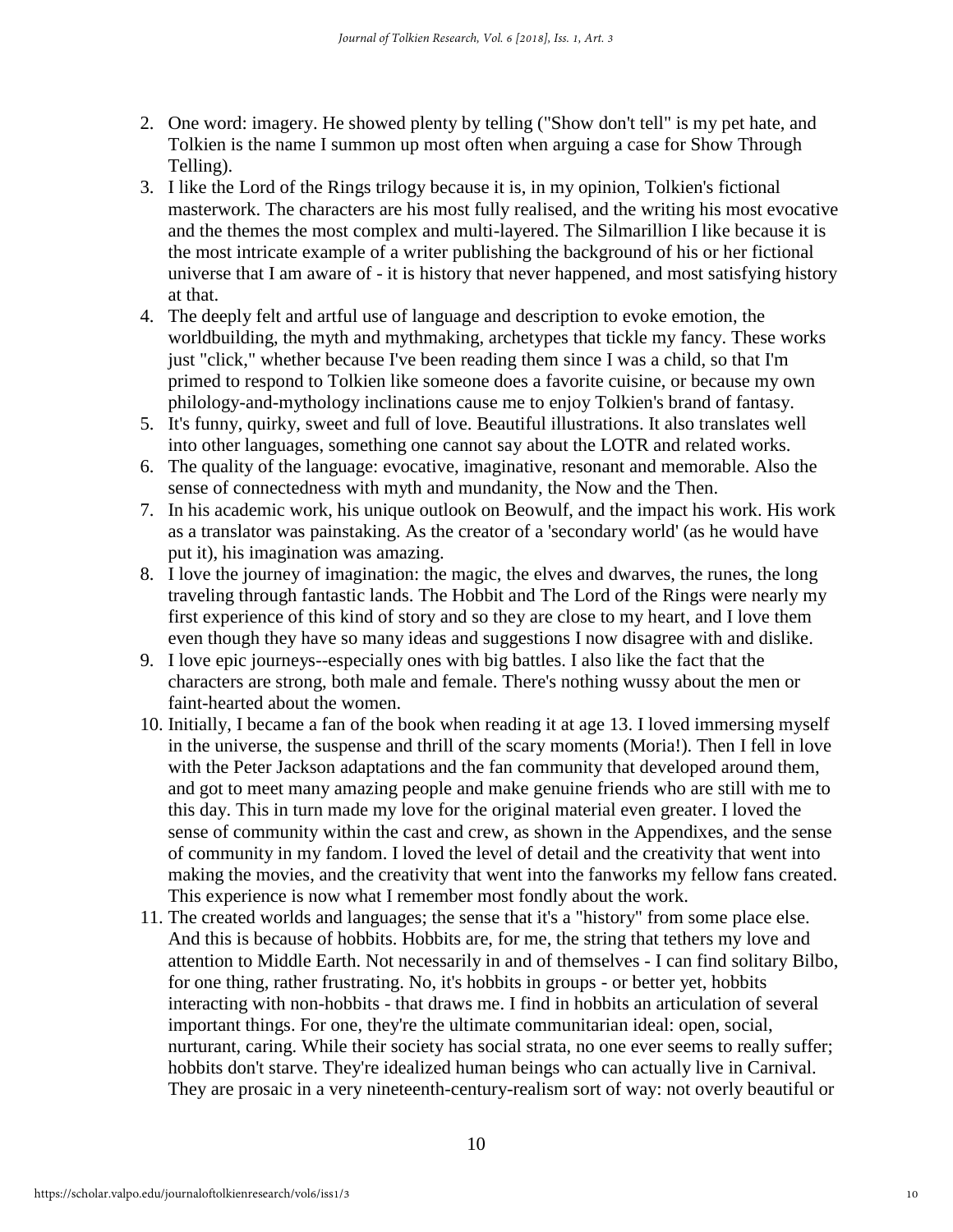clever or Important, just ordinary persons made beautiful by narrative. And they also represent a dramatic revaluation of vulnerability: their inward strength is often derived from their outward weakness, and from the caretaking behaviors that arise due to that bodily weakness. Many of the traits displayed by hobbits are currently coded feminine; I find that, in the noted absence of female characters in Tolkien's work, I tend to read the hobbits as "girls" or female identification opportunities.

- 12. I enjoy the sense of history that Tolkien accomplishes through references to his mythology of Middle-earth (particularly through references in other works to The Silmarillion). As a student of Medieval literature, I also enjoy seeing the use of Old English terms and the influence of works like Beowulf on Tolkien's writing.
- 13. "On Fairy Stories" does a fantastic job of creating a lens through which traditional fairy stories, and modern fantasy, can be viewed. It certainly changed the way I look at fantastic literature!
- 14. It is easy to read and very fun as well. I love the history and detail he puts into his works.
- 15. I appreciate Tolkien's written style, his vivid use of imagery, and his attention to the traditions he was working in - scholarly and creative in a fell swoop. Mastery of form and function.
- 16. The visual imagery, the adventure, the characters.
- 17. robust world building and multi-character plots
- 18. Language, mythology, adventure, imagination.
- 19. The themes the human interactions the evocative writing. The characters, I think, especially.
- 20. It's hard to be brief about this! I love his use of language, and the reference to history and an ancient world. But more generally, Tolkien is a complete writer. He provides character, story, prose, world, and theme in a total construction that is so rich and layered, one can continue reading and thinking about it for a lifetime. It is fantasy that is familiar enough to feel like alternate history or primary mythology, nostalgic rather than fey or wistful, powerful rather than dense, subtle and life-like with appropriate does of humor, wit, pathos, tragedy, relief. I appreciate the extended meditations on alterity, mortality, and time that are found throughout his work, pointing to the basic question of what it means to be human, and to make human choices in dreadful situations. I am not one who worries particularly about relative emphasis (or lack thereof) given to female characters, though it is my opinion that Tolkien's several female characters are notable for their strength, individuality, variety, and the sensitivity with which they are portrayed. My favorite parts of the book(s) are always changing, so I'm not sure I can talk about that!
- 21. Humor in Hobbit, depth of meaning in Essay and also in LofR. Fascination with characters in two fiction works.
- 22. Different things. *LOTR* because of the depth and layers--the sense that this particular story really is part of a vast culture and legendarium. *The Hobbit* because it's fun but with some serious stuff going on, and some good messages about how to handle conflict (not to mention unexpected guests). The poems because they're clever; sometimes creepy (The Mewlips); sometime speaking to my experience ("The fat cat on the mat...") and sometimes profound ("Mythopoeia").
- 23. I love Tolkien for the depth and descriptiveness that he describes his world in. Other fantasy authors have imaginative plots and endearing characters, but (in my opinion)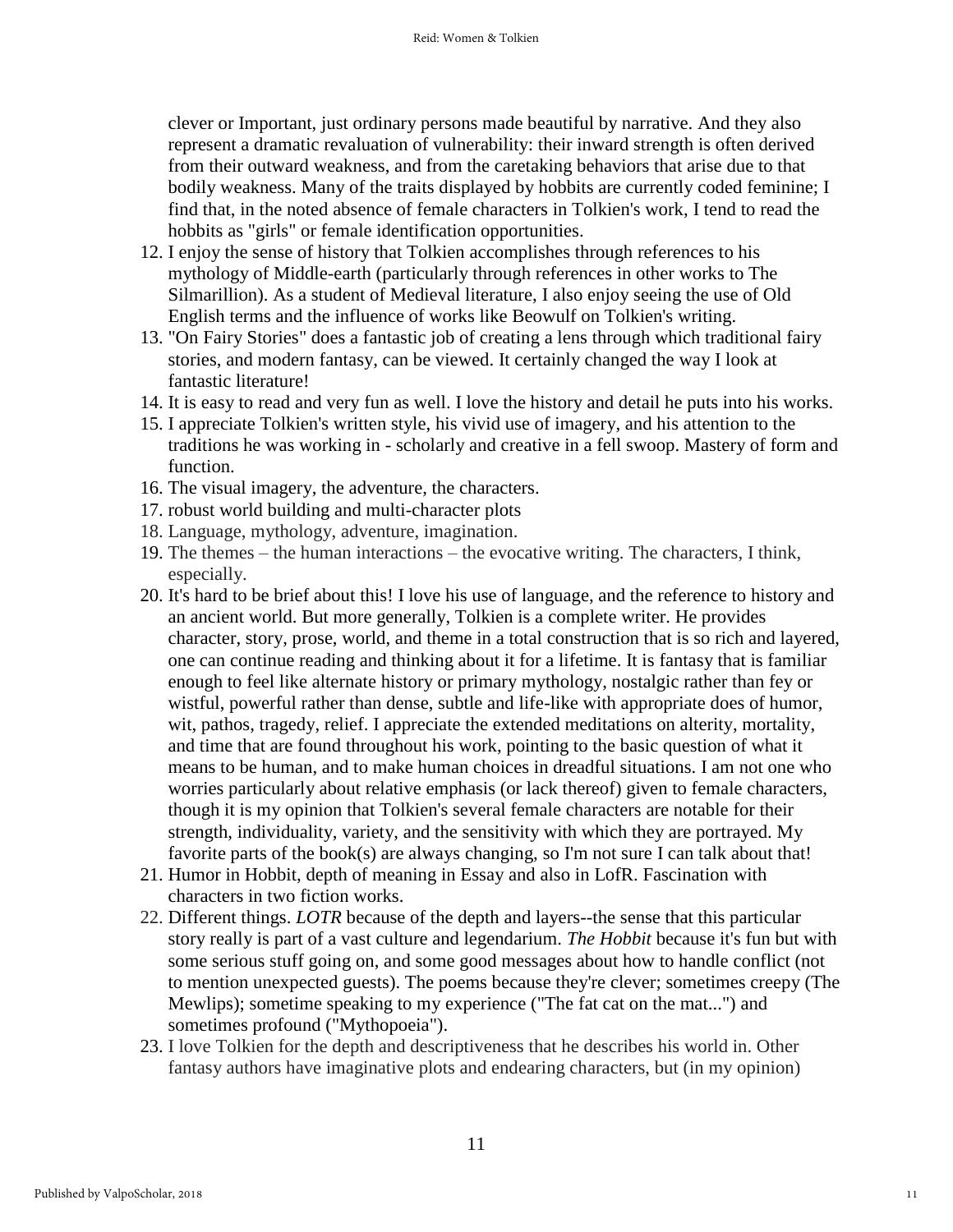there is not a single alternative world more developed than Tolkien's Middle Earth. The reality of it is captivating, it allows you to get literally lost.

- 24. LOTR tons of stuff but especially the pure and innocent love story of Frodo and Sam, something the world desperately needs - nothing romantic/sexual/erotic/lustful, it's love for a soul. Hobbit - love the narrator and Bilbo. On Fairy-stories - love his ideas on subcreation and that it may all be made real. Niggle- for the autobiographical tone of it - for Tolkien and me, I see so much him as a kindred spirit. Silmarillion - the complexity and depth of the imagination that went into the tale staggers me. Roverandom - loved it even though I don't like dogs.
- 25. The imagery evoked from his descriptions is what continually pulls me in, but the complexity (realism) of his characters fighting for their way of life resonates in a different part of my soul.
- 26. In "Tree and Leaf" and "Mythopoeia," Tolkien presents a sophisticated aesthetic theory that shows us how, through reading about secondary worlds, we can learn to see our world more clearly and to enter into a healthy relationship with it. All of Tolkien's works seem to me to vividly embody a worldview that Owen Barfield called "a mature romanticism."
- 27. Tolkien sparked in me an evergreen fascination with Anglo-Saxon elegiac and heroic poetry, in particular, but also the epic literature of European and Icelandic warrior cultures in general. [Only because of Tolkien would I attempt to slog through some of the incredibly dense chivalric romances -- worth it for characters like Bradamante ;-)
- 28. The depth of details in Middle-earth and the characters
- 29. I most like the language: the rhetoric of fairy; the antique words; the imagined places and faces; the air of antiquity in general.
- 30. The intensity of the war between good and evil played out in both very ordinary and very spectacular characters. The depth of the world-building.
- 31. TLOTR is my most favorite. Here is why:
	- i) The pure adventure and story within a story within a story of it all.
	- ii) The characters! Each perfectly shaped and to the point I felt I knew them. Some, I was in awe of, like Eowyn. Some I feel like are my friends, Sam and Pippin and others that its a bit of a combination like Gandalf. The amazing strength of character displayed by the Fellowship members is something I wish were more of a human trait.
	- iii) The setting. STUNNING. I mean how do you explain the richness of Tolkien's development of Middle Earth. you don't. I am completely transported into a world of another dimension. when I would have to stop reading to do something, I find I cannot wait to get back to Middle Earth.
	- iv) The message! Right from wrong, integrity, believing in your heart, following through. Probably the most important message in the world.
	- v) The different types of beings...so unique and so grand. The Elves, the Wizards, the Hobbits. All with knowledge of each others race and respect for it whether because of its ability to harm, or for its pure elegance.
	- vi) The horsemen! Being one myself, I just love the impeccable horsemen of Rohan. Guaranteed whenever they make an appearance I am stuck in that chapter for awhile. :)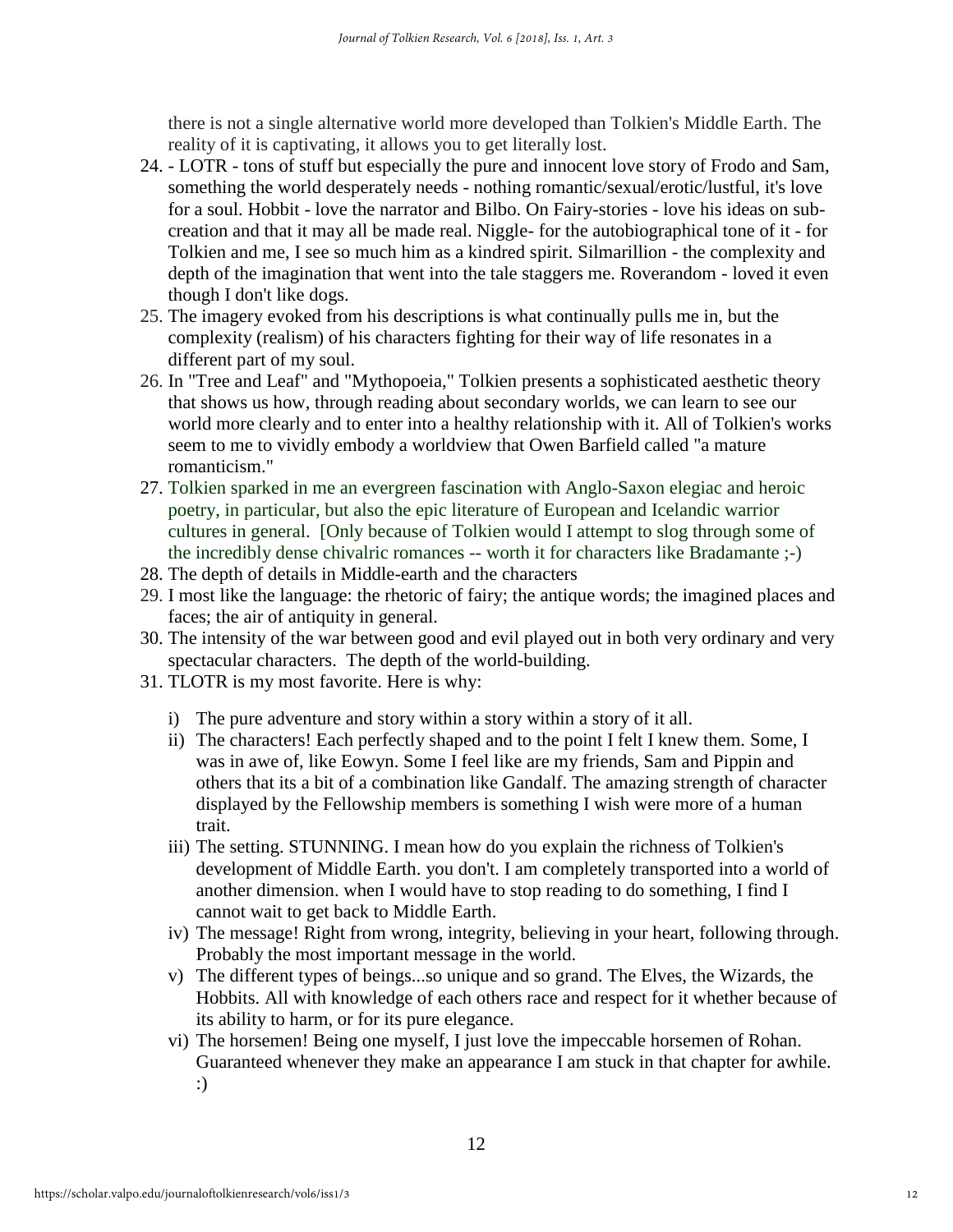vii)I will stop now, but I could go on and on. The suspense, the grandeur, the adventure, the nail biting moments, the dark moments, into the light with the Elvish.

## **3. WHAT WAS THE FIRST WORK BY TOLKIEN THAT YOU READ?**

Hobbit 20\* LOTR 2

- 1. I probably read the Hobbit first, but the first work I remember reading was the Lord of the Rings trilogy, in the summer of 1967.
- 2. I probably read the Hobbit
- 3. e Hobbit first, but the first work I remember reading was the Lord of the Rings trilogy, in the summer of 1967.
- 4. My mother read me The Hobbit when I was five.
- 5. LOTR, in French translation, which was and remains horrible, since no one has produced a more recent and accurate translation yet. It was a relief to read it in the original English and realize that it was actually a good set of really intricate and well-written novels.
- 6. Either The Hobbit or The Lord of the Rings (as one volume); I can't remember which I found first at the library.
- 7. When I was four years old, my grandmother's community theatre did a production of The Hobbit. The Elven-King was female. The imprinting was instant - but I read The Lord of the Rings by chance as a twelve-year-old snagging things pretty much at random from the library shelves.
- 8. *LOTR*, I think. it was a *long* time ago.
- 9. LOTR after I saw the films
- 10. *The Fellowship of the Ring*

\*one reader identified age at first reading as 8; others did not give age. Additional comments were added by six.

## **4. DO YOU RE-READ HIS WORK?**

- 1. I do, but as and when, usually when I get the mopes about the state of literature (so-called) today; also when I feel that my own writing is dropping off in quality– I pick up anything by Tolkien, not necessarily fiction, read it, and tell myself that I want to write like \*that\* one day.
- 2. I re-read the LOTR trilogy most often, probably once every 2-3 years. The Hobbit and The Silmarillion are also re-reads, but somewhat less frequently.
- 3. Yes, often.
- 4. Yes! (3)
- 5. I re-read his work a fair bit. The book bindings are broken in my favourite spots.
- 6. I've been planning on re-reading but haven't yet.
- 7. Yes, though not in whole; there are specific sections of his books that I prefer to reread rather than the entirety.
- 8. Yes, always. Constantly. I took a break for several years because I knew every last word of Lord of the Rings, and was starting to numb out on it. But Middle Earth is rarely far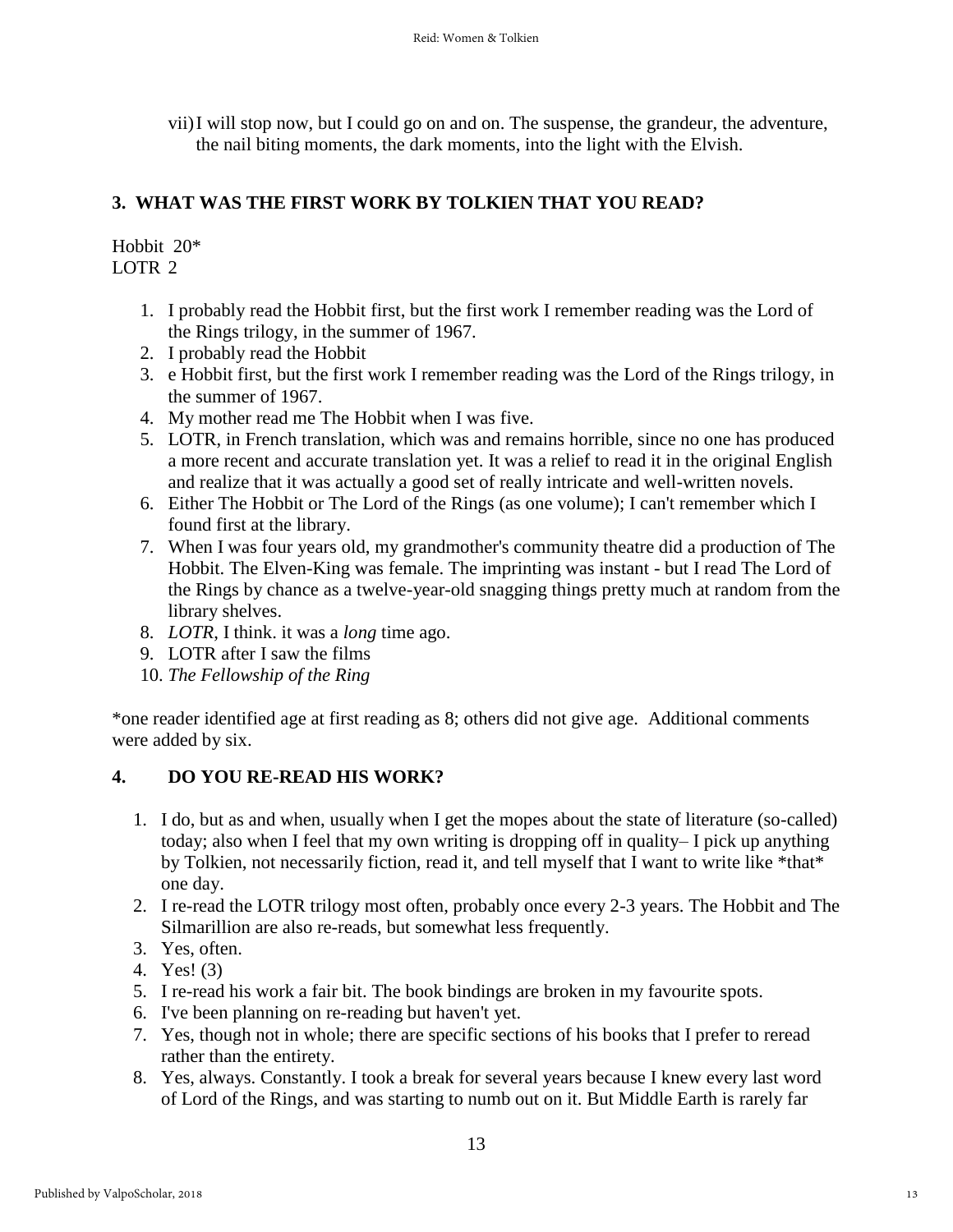from my consciousness, even when the text isn't in front of me; I've internalized it by now, & no longer really need the words to access the fantasy.

- 9. I re-read Tolkien every year in accordance with my teaching of his work in my classes.
- 10. I do, but not recently.
- 11. Very often. I no longer reread LOTR as I did every year from middle school through grad school. but I'm reading or rereading something of Tolkien's a few times a year.
- 12. Only the Letter from Father Christmas.
- 13. most definitely
- 14. Quite frequently. For many years I read LotR annually.
- 15. Repeatedly!
- 16. I often re-read his work, or maybe just passages that I had especially liked.
- 17. I've read LOTR and Hobbit several times
- 18. YES!!!
- 19. Frequently. I discuss two chapters a month with my Tolkien discussion society and read additional works for our monthly Inklings study meeting. I also love listening to the audiobooks and BBC radio adaptation.
- 20. You bet. *LOTR* the most, but I stopped counting when I reached 20+...and I always get teary at the same place even though I know it's coming. Eucatastrophe gets to me. *The Hobbit, Farmer Giles*, *Smith*, many other shorter works several times each. Of the scholarly work, "The Monsters and the Critics" and "On Fairy-stories." This doesn't count many whole works and bits & pieces read for scholarly papers and presentations.
- 21. I reread his work because I learn something about literary genius each time.
- 22. Yes. Less often now at 60 than when I was in my teens and twenties, but still at least once a decade.

## **5. HOW MANY YEARS HAVE YOU BEEN READING TOLKIEN?**

| $3-4$           |
|-----------------|
| 8               |
| 9               |
| 10              |
| $10+$           |
| $11 - 12$       |
| 15(2)           |
| 16              |
| $\overline{22}$ |
| 25              |
| 29              |
| 30(2)           |
| $30+$           |
| 33(2)           |
| 34              |
| 38              |
| $40+ (2)$       |
| 43(2)           |
| 45              |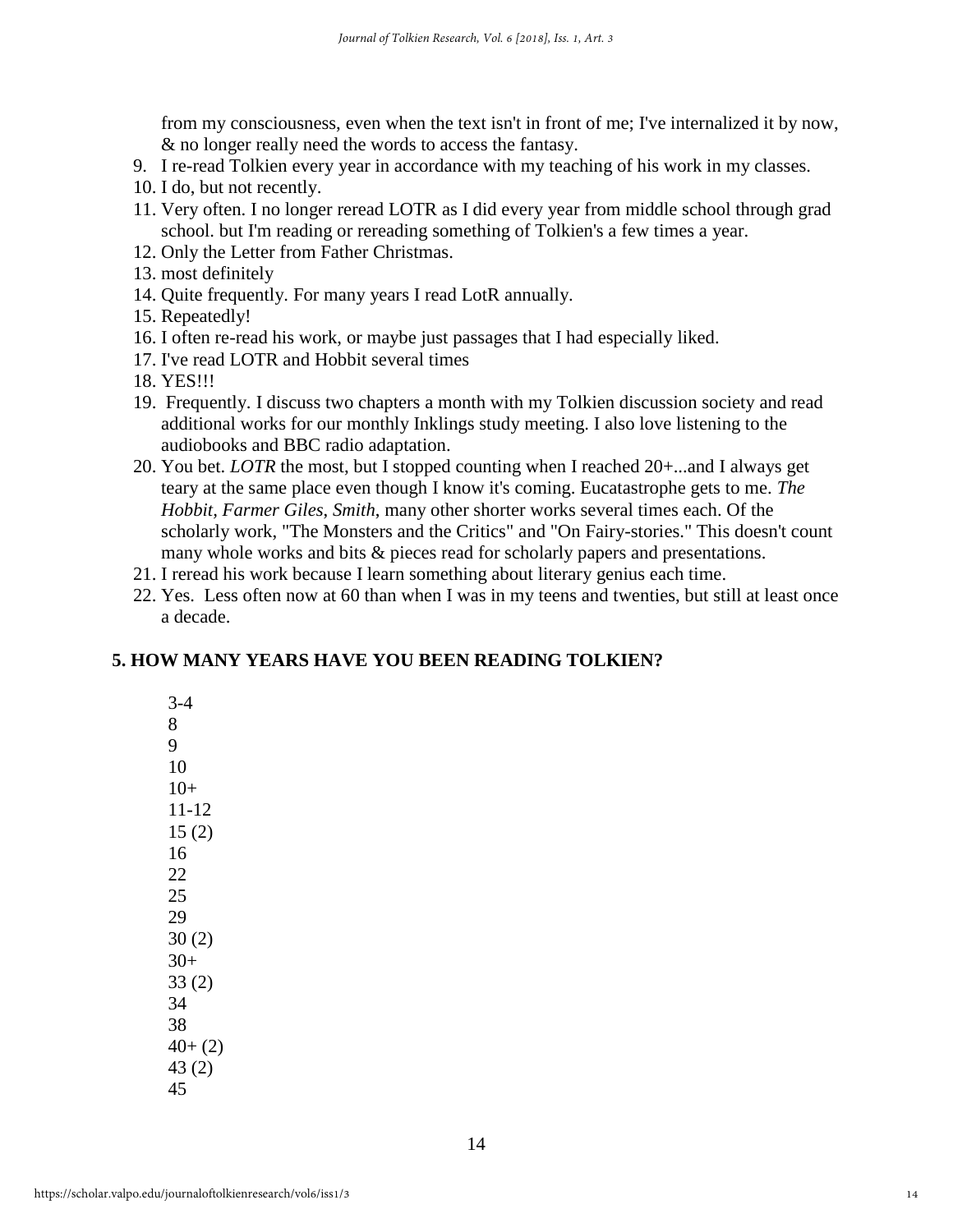- 46 (2)
- 47 (2)
- 59
- 1. I'm thirty-six, and picked up "The Hobbit" at age seven: twenty-nine (29) years. Oh, wow!
- 2. 46? Something like that.
- 3. Since I was seven -- I'm now twenty-two.
- 4. About 16; I started when I was 11 or 12.
- 5. I've been reading Tolkien's work for over 10 years.
- 6. It's been 15 years since my original reading.
- 7. Dated from my reading of LotR, when I really became a Tolkien fan in earnest, 13 years; dated from my first encounter with The Hobbit as a small child, 21 years.
- 8. Since I first remember reading LOTR in 1967, approximately 45 years.
- 9. I have been reading Tolkien for almost 30 years now. It didn't seem so long until I typed it out
- 10. I first read The Hobbit when I was in 5th grade which was 9 years ago.
- 11. Since 1965—47 years.
- 12. I have been reading Tolkien for 3-4 years (I am 18).
- 13. I think I started reading in 2003. I remember my first time reading ROTK was summer 2004.
- 14. Over 40 years. I started in middle school and keep re-reading him every few years.
- 15. Since I was twelve. So, about 38 years.
- 16. Too few. 8 or 9 at the most.

## **6. HAVE YOU EVER WRITTEN ABOUT TOLKIEN'S WORK: AS A FAN? AS A PUBLISHED AUTHOR? AS AN ACADEMIC SCHOLAR?**

- Yes: 16-19 "academic" (depends on counting work written in class) 13 as fan (on social networks! Even Facebook!) 2-3 published author (that wasn't clear, so will have to be rephrased.
	- 1. Yes, as an academic scholar.
	- 2. Briefly mentioned as a scholar
	- 3. Yes, as a scholar, quite extensively.
	- 4. Yes, as a scholar
	- 5. I have written about Tolkien's work as an academic scholar.
	- 6. I've presented scholarly work on his writings.
	- 7. As an academic scholar, I presented a paper at Kalamazoo a few years back (on dark humor in *The LOTR*).
	- 8. Yes, yes, and yes
	- 9. I have written about his language and style.
	- 10. I have an article on Tolkien's work coming out this summer in an edited collection and have presented on him at conference.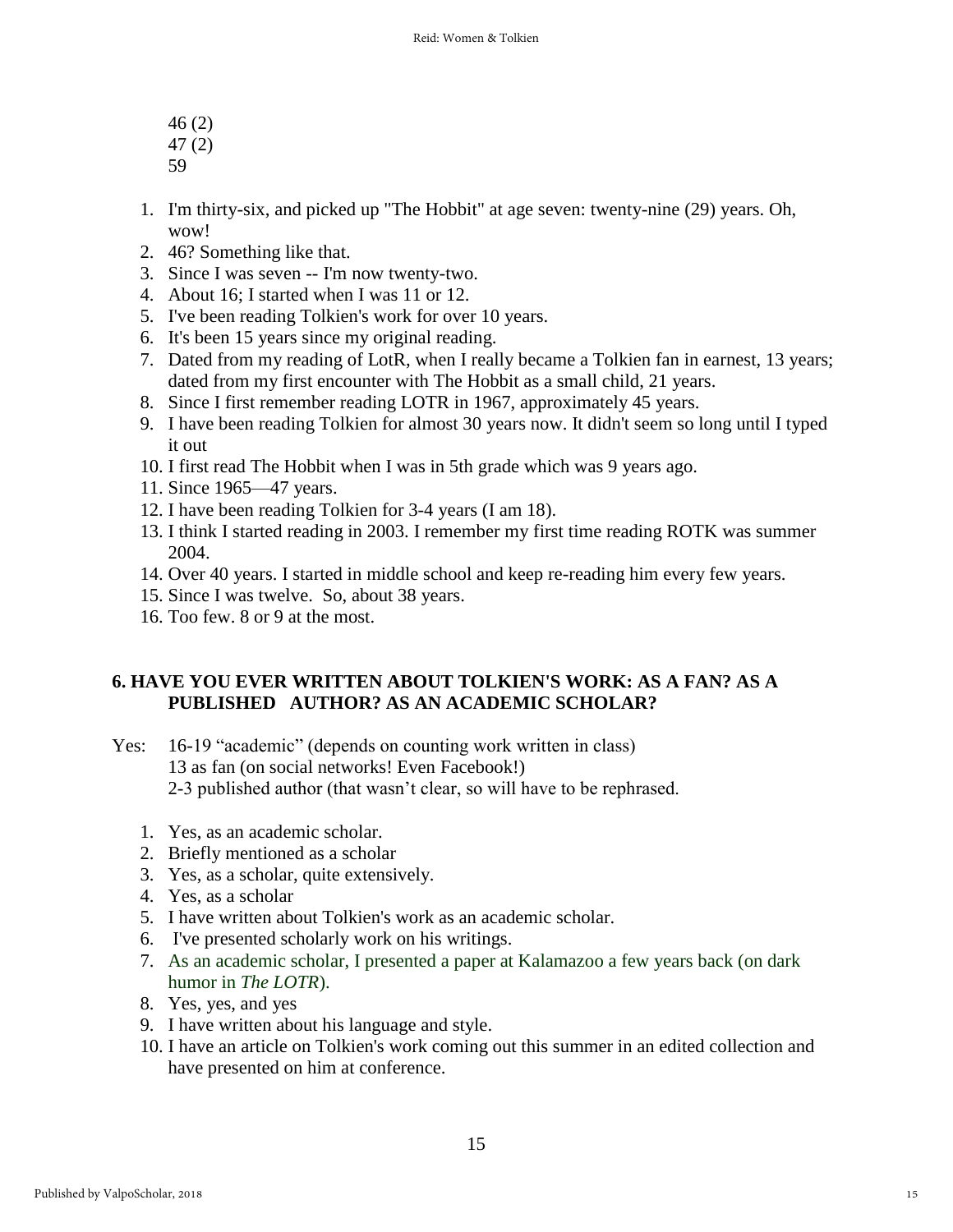- 11. I presented a paper at the Mythopoeic Society conference in 2010. I write for the blog of The Grey Havens Group, a Tolkien Society Smial in Longmont, Colorado.
- 12. Reams. As a fan, and sometimes for graduate school academic papers on myth and language.
- 13. I've written an essay about Tolkien's medievalism during my Master's degree. I wrote some fanfic when I was younger.
- 14. I've written an essay about Tolkien's medievalism during my Master's degree. I wrote some fanfic when I was younger.
- 15. As a fan—in social media, don't know if that counts as "writing." As a published author & academic scholar—conference papers, public talks & classes, and journal paper.
- 16. All of the above, if you conflate two and three.
- 17. I am in an English class about Tolkien currently and have written things for this class.
- 18. I write slash-free fanfic as [name redacted] and I am writing a book on the spirituality of LOTR. I have several others planned as well! Please pray for it and me! Le hannon! :)
- 19. I have written poetry inspired by his, set tunes to various pieces, and written school papers about various aspects of his work. I have journaled/mused to myself on a number of occasions.
- 20. I wrote (unpublished) papers about Tolkien during college, and I have mentioned his works, mostly in passing, on my blog.
- 21. As a fan, I have engaged in detailed online discussions of Tolkien's work from time to time. I also wrote some essays on LOTR while in high school, if that counts. And I have of course written some fanfic over the years.
- 22. Reams. As a fan, and sometimes for graduate school academic papers on myth and language.
- 23. I've written an essay about Tolkien's medievalism during my Master's degree. I wrote some fanfic when I was younger.
- 24. As a fan—in social media, don't know if that counts as "writing." As a published author & academic scholar—conference papers, public talks & classes, and journal paper.
- 25. Yes, I've written some casual criticism online, as a fan.
- 26. Yes, yes, and yes
- 27. I've written about it as a fan.
- 28. I have written about his work as a fan.
- 29. I've discussed his work with other fans in comments but I haven't written a post or essay.
- 30. I write about Tolkien as a fan; my scholarship ends up in other areas! My first-ever piece of fanwriting was a rather archetypal "Sam and Frodo are reunited in Valinor" sketch, done when I was thirteen.
- 31. I have never written about Tolkien's work, aside from posting something on Facebook- but obviously that does not count. Yes, a published author

#### No (3)

- 1. No.
- 2. No, I haven't. I can't imagine writing Tolkien fic, and I don't read any. But I might one day like to say something regarding Tolkien's influence in my life– he's one of several authors that caused me to think about writing my own stories.
- 3. I've never written about Tolkien's work.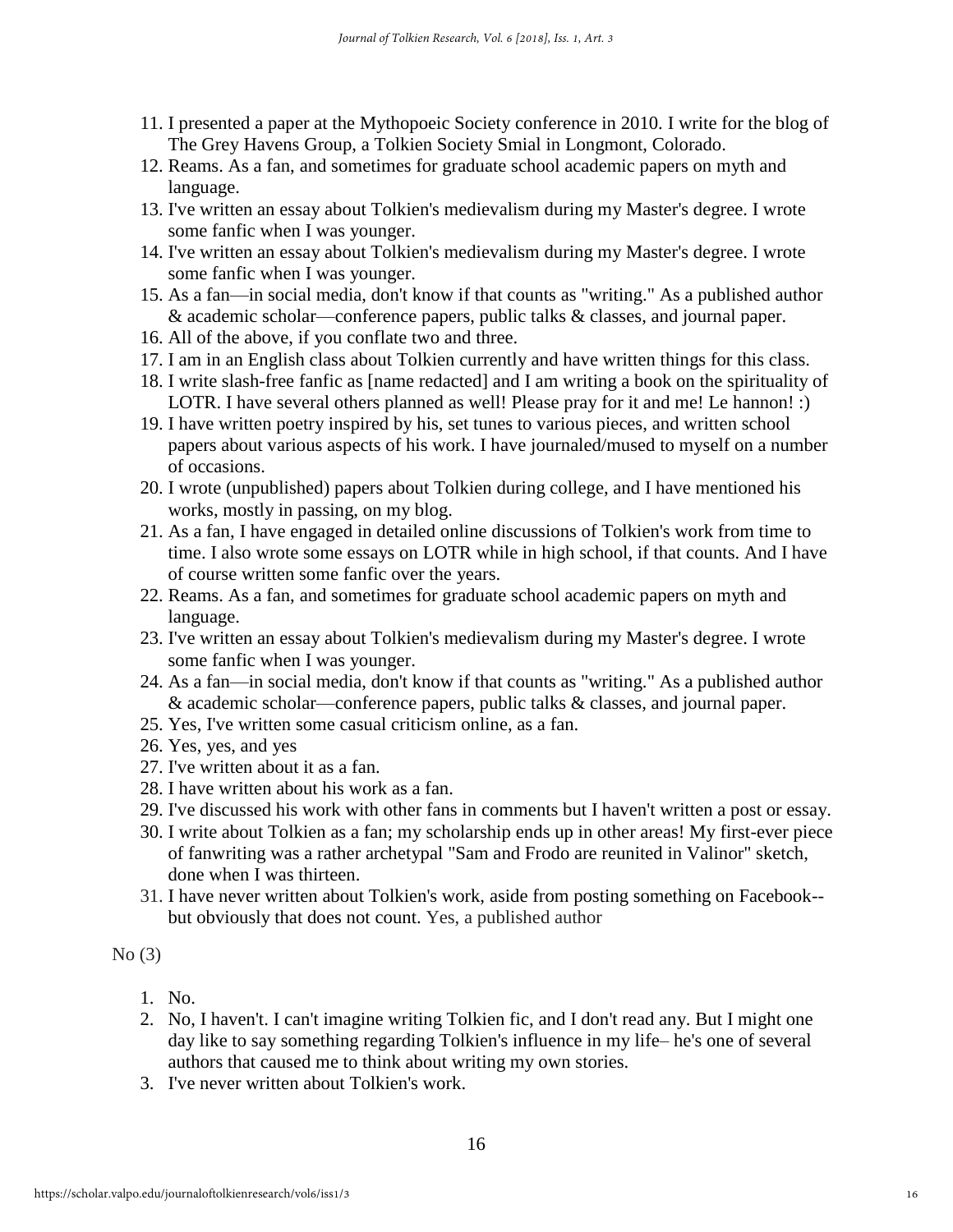## **7. DO YOU TALK ABOUT TOLKIEN'S WORK(S) WITH OTHER WOMEN?**

"Yes" (Single-word answer): 7 YES (With emphasis or details)

- 1. I'll talk about Tolkien with anyone, just about, and I know a number of women, online and in person, who are Tolkien fans, so yes, of course.
- 2. Yes. (Come to think of it, my lifelong Tolkien obsession was passed down through my mother... never occurred to me to ponder that before, although I am well aware of the sexism in Tolkien). I've studied and taught Sindarin Elvish with other women Tolkien fans. I've watched and discussed the books and films with other women Tolkien fans.
- 3. Roleplaying and fanfiction were shared with other women Tolkien fans. My last \*relationship\* was with the woman who taught me Sindarin Elvish, and our endearments were actually in Sindarin. So, hm. Very odd, considering the limited role of women in Tolkien, how much of my shared experience as a Tolkien fan is WITH women, and with a number of queer women as well.
- 4. Yes, often. And not only with you either.
- 5. Yes: my mother, my housemates, fellow students, other fans.
- 6. I talk about Tolkien's works with other women
- 7. Sure! The fandom I was part of was mostly female, and the friends I met through the fandom are female. In fact, we just got together 2 weeks ago for a marathon of all 3 movies (EE, of course) and discussed adaptation issues, Legolas' lines, the way the Eowyn/Faramir romance is shown in the movie, Gimli's use as comic relief etc. I've also shared my interest with non-fandom female friends over the years.
- 8. I talk about Tolkien with women almost exclusively! This mainly happens in a virtual context, although sometimes in physical space as well. I find that women want to talk about his books in the same way that I do; I prefer those conversations to the ones I've had with male fans across the board.
- 9. Of course I do! I was obsessed with Lord of the Rings in Middle School. That was pretty much all me and a group of 5 other girls talked about. We still mention it often.
- 10. Yes, usually media/online fans.
- 11. Sometimes
- 12. Yes, as often as possible.
- 13. Yes!
- 14. YES!
- 15. Yes indeed.
- 16. I have
- 17. Yes. I am involved in a small group of (exclusively, at this time) women who discus Tolkien (and other Inklings) on a regular basis
- 18. Yes, I do.
- 19. Yes. Young women students share their lively perspectives with me.
- 20. Yes indeed.
- 21. I don't talk about reading with many people too busy doing it! I would, if I had women who read fantasy to talk with. I do regularly at conferences.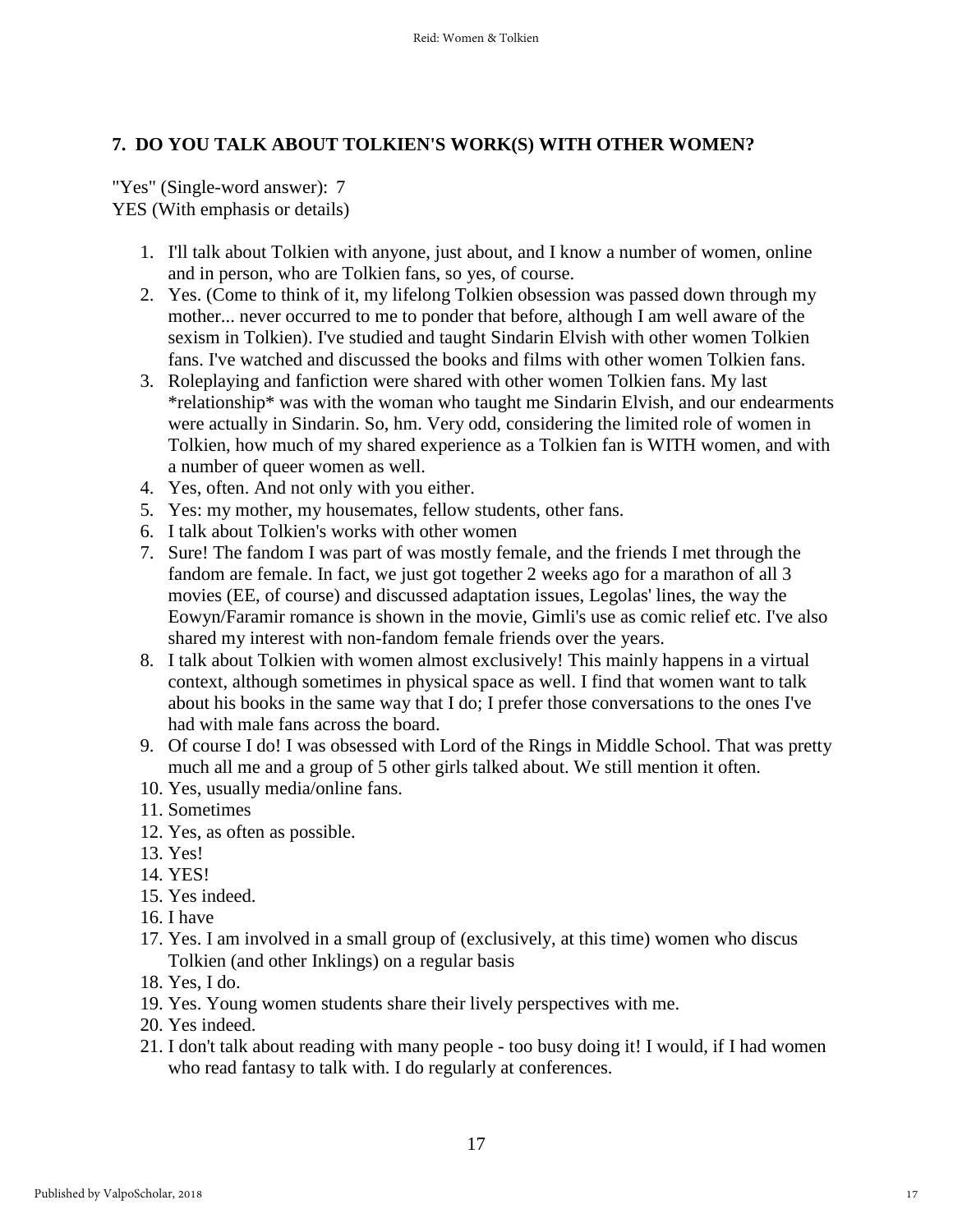#### MEN AND WOMEN BOTH: 4

- 1. I talk about Middle-earth to men and women both
- 2. Not usually exclusively, but I've had many discussions with other female Tolkien scholars and fans as part of larger groups.
- 3. I founded The Grey Havens Group, a discussion society with 45 members in which the women outnumber the men. The group includes two mother-daughter pairs. In both of these cases, the mother passed her love of Tolkien on to her daughter. In one case, the daughter taught herself to read because her mother was not reading The Lord of the Rings quickly enough to suit her.
- 4. Yes and to men too.

## NOT REALLY BUT SOME FASCINATING STUFF TO PURSUE: 2

- 1. Does "I try" count? There are plenty of conversations revolving around the films. The written works, I find, are another vessel of pisciforms, and I honestly don't know why it is that the women in my (admittedly small) circle are not fond of the books. I cannot say that the women in that circle are inveterate fans of bodice-ripper romances, or anything like that (several of them are as butch as I am). They just seem not to like Tolkien's books. Dammit.
- **2.** I wish there were more women to talk about LOTR and the Hobbit with, but really I haven't found any other women my age that have read either works (arguably his two most famous). The only women who say that they like LOTR are ones who have only seen the movies, and although they are masterfully done, they can not possibly compare to the novels.

## **8. DO YOU RECOMMEND TOLKIEN'S WORK TO OTHER WOMEN?**

#### YES: 20

- 1. Yes (3)
- 2. I do. I absolutely recommend LOTR to teenagers and Christmas letters to children. But I discourage reading most in translation if they can read it in English, which is so much better.
- 3. Yes, with context/caveats.
- 4. Yes!
- 5. Yes, I recommend Tolkien's works to other women
- 6. Yes. My daughter, a toddler, has already had The Hobbit read to her; I believe that's a resounding recommendation!
- 7. Again, of course!
- 8. Absolutely, it's great literature.
- 9. Absolutely! (2)
- 10. Occasionally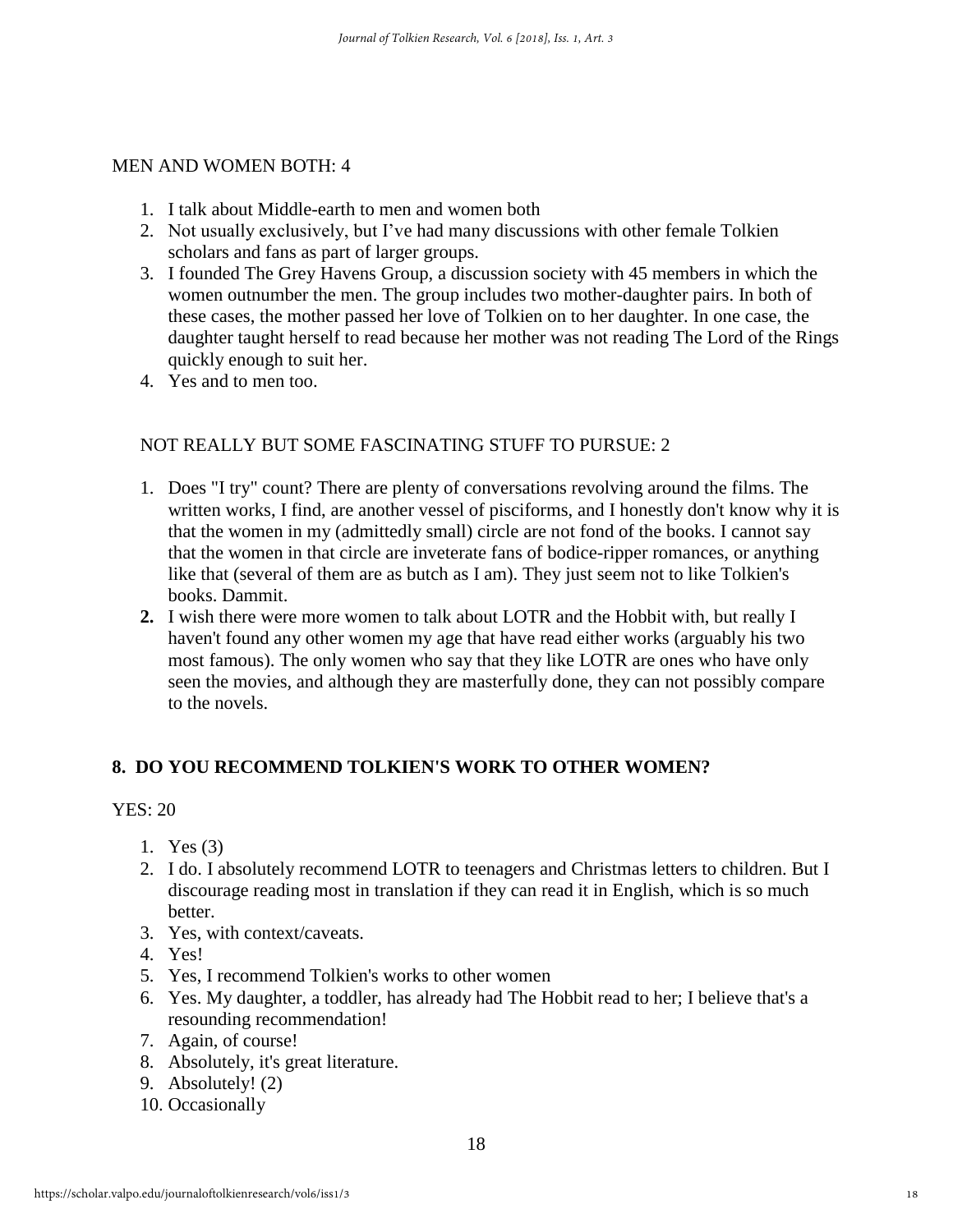- 11. Yes, I do. I think his female characters, when taken in context and understood as a whole, are quite strong. I have my favorite scholarly papers on women in Tolkien that I also recommend to those who don't quite get it – who look at things like Éowyn's choice and feel betrayed, or count up the number of female characters and think that's enough to make a judgment.
- 12. YES!
- 13. Yes, I have recommended Tolkien to other women
- 14. Yes. Even though it appears to be a "boy's journey" the ideas Tolkien put forth especially the idea that everyone has a stake in fomenting positive change in the word speaks to women as well as men.
- 15. I recommend Tolkien's work to everyone. When people accept my recommendation, the women respond as enthusiastically as the men.
- 16. Whenever possible!
- 17. I campaign for all of my girl friends to read Tolkien, but for my age group I guess they are too caught up in the 'cool' factor of it-- apparently most college girls don't find it cool to read fantasy. In my opinion, fantasy is cool for any age, and I think Tolkien is especially relevant because his work has so much resonance.

## CAVEATS/NOT OFTEN/PROBLEMS: 11

- 1. Not often.
- 2. Again, I try. I did manage, two years ago, to hook a friend's daughter on "The Hobbit." She's twelve now and told me a couple of days ago that "The Lord of the Rings" is tough, but she's reading fifteen or so pages per day. So we'll call that a success. That's tricky - most of the women I know now either read Tolkien themselves or have tried him and don't like his work. I have in the past recommended Tolkien to fantasy readers who are women, and would if I were to run into a woman fantasy fan who for some bizarre reason had never read Tolkien before. But I must add that I would not do so because I think his work is of particular interest to women, but rather because I think it is an important work for people who are readers of fantasy.
- 3. I don't know if I recommend Tolkien's work to women, per se, but rather, with fellow fans ... either other Tolkien fans, or those interested in myth and archetypes, I might say, "Find the 'Fall of Gondolin,' great bit of angst/epic based on Aeneid Book II." And since most of those fans I communicate with are women, I guess I do. But I don't particularly recommend Tolkien, the writer, to women, as women, because he's got so few good female characters. I was going to say "doesn't write very well for a women audience," but my experience with more women than male fans of Tolkien clearly contradicts that.
- 4. Sometimes. It's a little difficult because there isn't much place for women in his texts. There are few women in the story, and even fewer with agency. The other people in my Tolkien class were all male, as was the lecturer.
- 5. Sort of? I think most people I would recommend it to (as in "you should try this!") have already read LotR. So I haven't really had that conversation. If you mean "do you think Tolkien's work is good for women in general," I would say no, not really. If I had to choose a book (even an epic fantasy novel) for someone of whom all I knew was that she was a woman, I would pick something other than Tolkien. But I'm happy to find women